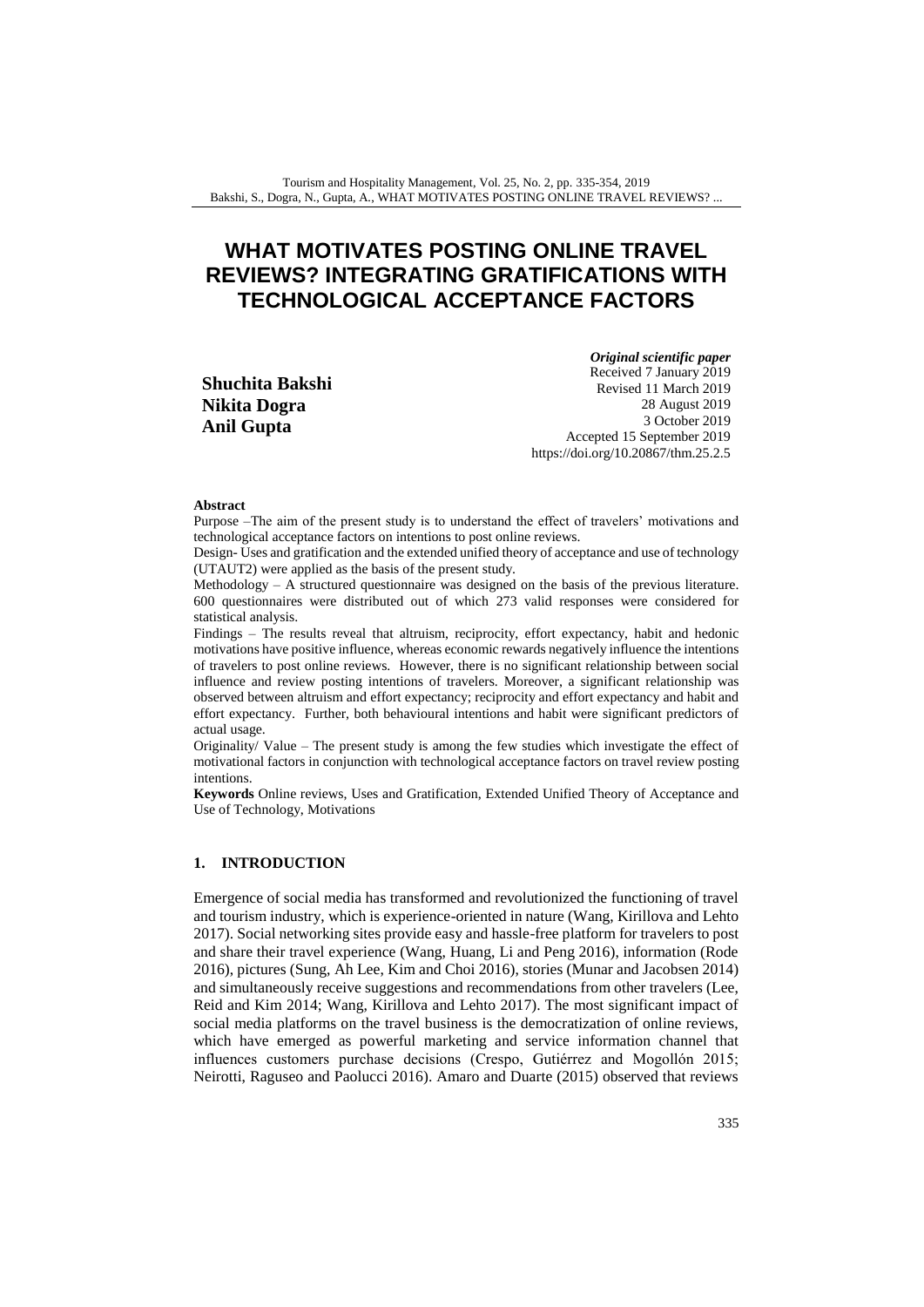posted by travelers are perceived to be more reliable and trustworthy as compared to direct communication by the marketers. Recently, Yan and Wang (2018) observed that online reviews have potential to create referral value, knowledge value and influential value.

According to industry estimates, 89% of millennials finalize their travel plan based on online travel reviews posted by fellow travelers (Carnoy 2017) and 76% travelers believe that online travel reviews give them information and knowledge which is not available anywhere else (Deloitte Consulting LLP 2015). Recent report by Trip Advisor, indicates that 83% of travelers actively read reviews before booking a hotel and 53% of travelers will not book a hotel that is without reviews; 60% of people read review about restaurant or café before visiting them; 68% of travelers refer to online reviews before selecting an attraction ("How Reviews Help Your Business | TripAdvisor Insights" 2018), ("How Reviews Help Your Business | TripAdvisor Insights" 2018),

Lee et al. (2014) in their study observed that many online communities fail to grow beyond a certain limit because only 10-20% of its members share their knowledge on these platforms. Barreda, Okumus, Nusair and Bilgihan (2016) also examined the knowledge sharing behaviour on online social networks and observed that the biggest challenge for tourism firms is to convince people to share their experiences on various online social networks. Posting content on social media is an integrative process which constitutes of three fundamental elements: experience, motivation and technological acceptance factors. Experience, either good or bad about a destination or service, acts as stimulus and encourages consumers to contribute content on social media; consumer's motivation (internal or external) further activates this process and technology facilitates posting intentions and technological acceptance factors moderate the relationship between satisfaction and eWOM intentions (Yang 2013). Riege (2005) noted that technological barriers influence the knowledge sharing activities and hence should be examined while studying intentions to share knowledge (Hsu and Lin 2008).

In context of online travel reviews, there is no study that combines motivational factors and technology acceptance factors in a single framework. To address this gap, the present study combines technological acceptance factors and travelers' motivations and examine their role in influencing the behavioural intentions and actual behaviour to post travel reviews on social media platforms. In this study, we use the Uses and Gratification theory (U&G) to derive travelers' motivation and the Extended Unified Theory of Acceptance and Use of Technology (UTAUT2) to derive the technology acceptance factors. As UTAUT2 has a better predictive validity and examines technology acceptance from consumers' perspective (Venkatesh et al. 2012), we deviate from the existing studies that have used Technology Acceptance Model (Hsu and Lin 2008; Yang 2013). The paper intends to contribute to academic literature by examining the role of technological factors in intention to post online travel reviews and also, we hope that our findings will of use to travel firms and destination marketers who intend to encourage travelers to share their travel experiences on various social media platforms. This paper is structured as follows: Section two explains the theoretical background. Section three describes the research model and hypotheses, section four put forward the research methodology, section five explains the data analysis  $\&$  results and section six concludes the paper by discussion, major research implication and limitations.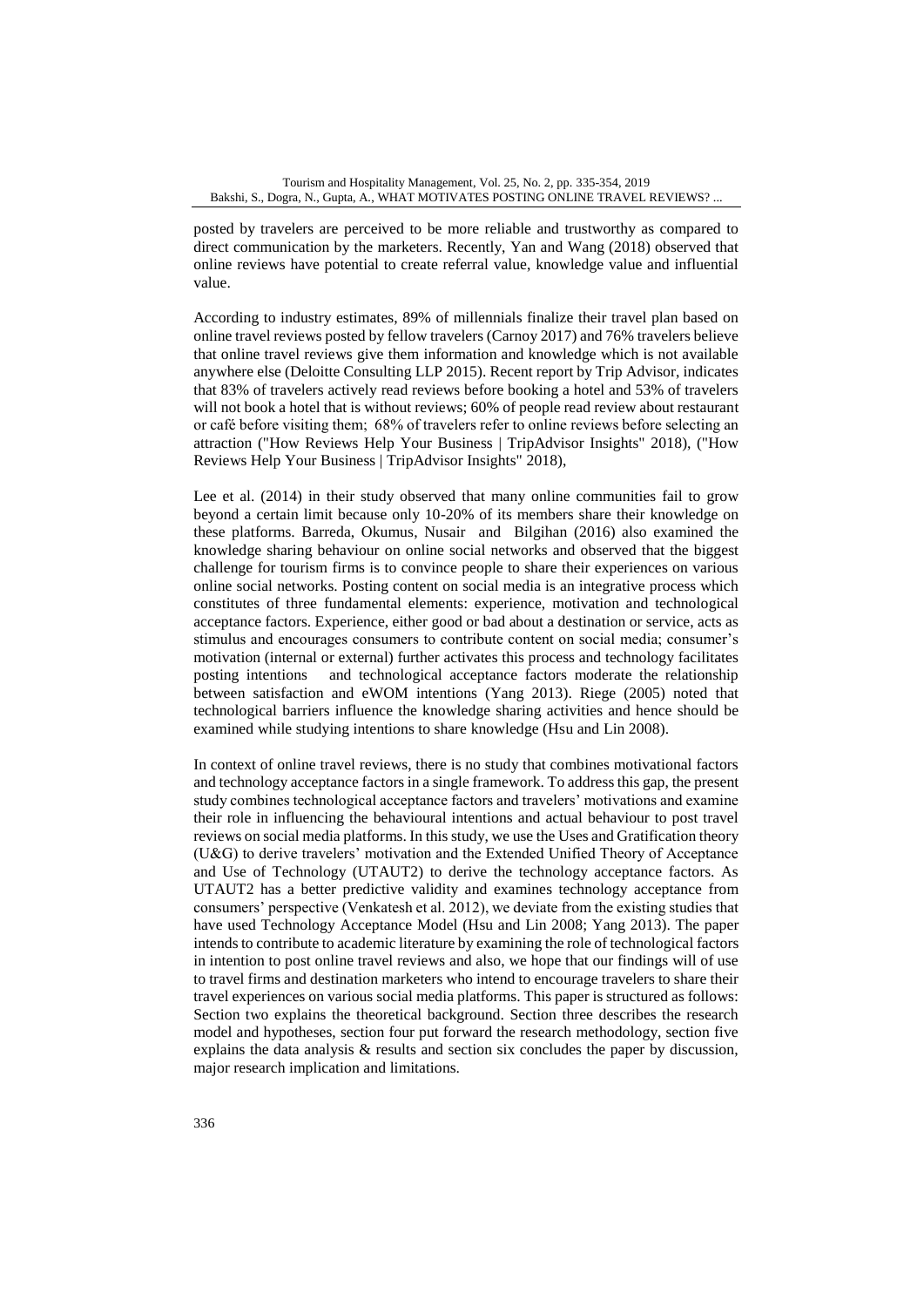# **2. LITERATURE REVIEW**

### **2.1. Uses and Gratification**

Uses and Gratification theory has been widely used to understand the psychological needs of a consumers and their motives to use a particular media (Katz, Blumler and Gurevitch 1974). Uses refer to the selection of particular media by the users to satisfy their needs or desires; Gratifications refer to the level of satisfaction obtained from using the media and motivation refers to the stimulation which facilitates the use of particular media (Alremeithi and Faisal 2017). Although, Uses and Gratification framework is deeply rooted in mass communication literature (Blumler and Katz 1974) and traditional form of media such as radio (Herzog 1944), newspaper (Elliott and Rosenberg 1987), television (Rubin 1983) but with the evolution of ICT's this theoretical perspective has proved to be an effective approach to investigate consumers' media usage (Ruggiero 2000), and one of the key motivations to study social media usage (Chiang 2013; Krause, North and Heritage 2014 and Quan-Haase and Young 2010). U&G theory has been empirically validated by various researchers in context of virtual community participation (Dholakia et al. 2004); blogs (Liu, Cheung and Lee 2015); Social networking sites (Chiang 2013). Prior literature has identified different user-oriented gratifications attained from using different type of media such as information, entertainment, remunerative and relational (Dolan, Conduit, Fahy and Goodman 2015); content, process and social (Stafford and Gillenson 2004); social/affection, venting negative feelings, reorganization needs, entertainment and cognitive needs (Leung 2013); belongings, hedonism, Self - esteem, reciprocity (Pai and Arnott 2013); altruistic, personal, hedonic and social (Ab Rahman 2017); information, entertainment, social interaction, self-expression and impression management (Gao and Feng 2016).

In order to understand the role of technological acceptance factors extended unified theory of acceptance and use of technology is applied.

# **2.2. Extended Unified Theory of Acceptance and Use of Technology**

Unified theory of acceptance and use of technology is an amalgamation of different theories/ models i.e: theory of reasoned action (Fishbein and Ajzen 1975), the theory of planned behavior (Ajzen 1991), the technology acceptance model (Davis 1989), the motivational model (Vallerand 1997), the model of PC utilization (Thompson, Higgins and Howell 1991), the innovation diffusion theory (Rogers 1995) and the social cognitive theory (Bandura 1986) which has identified four key factors: performance expectancy, effort expectancy, social influence and facilitating conditions as predictors of behavioural intentions to use a technology (Venkatesh, Morris, Davis and Davis 2003). To overcome the limitations of UTAUT, an extended version of UTAUT was developed by Venkatesh et al. (2012) which mainly focused on the consumers rather than organization. In order to be consumer centric UTAUT 2 comprises of three additional constructs i.e. hedonic motivations, habit, price value in comparison to UTAUT model. UTAUT2 has been empirically validated in various contexts such as mobile banking (Alalwan, Dwivedi and Rana 2017), mobile apps (Antunes and Amaro 2016), education (Escobar-Rodríguez and Carvajal-Trujillo 2014), social media (Herrero, San Martín and García De los Salmones 2017) and tourism industry (Morosan and DeFranco 2016).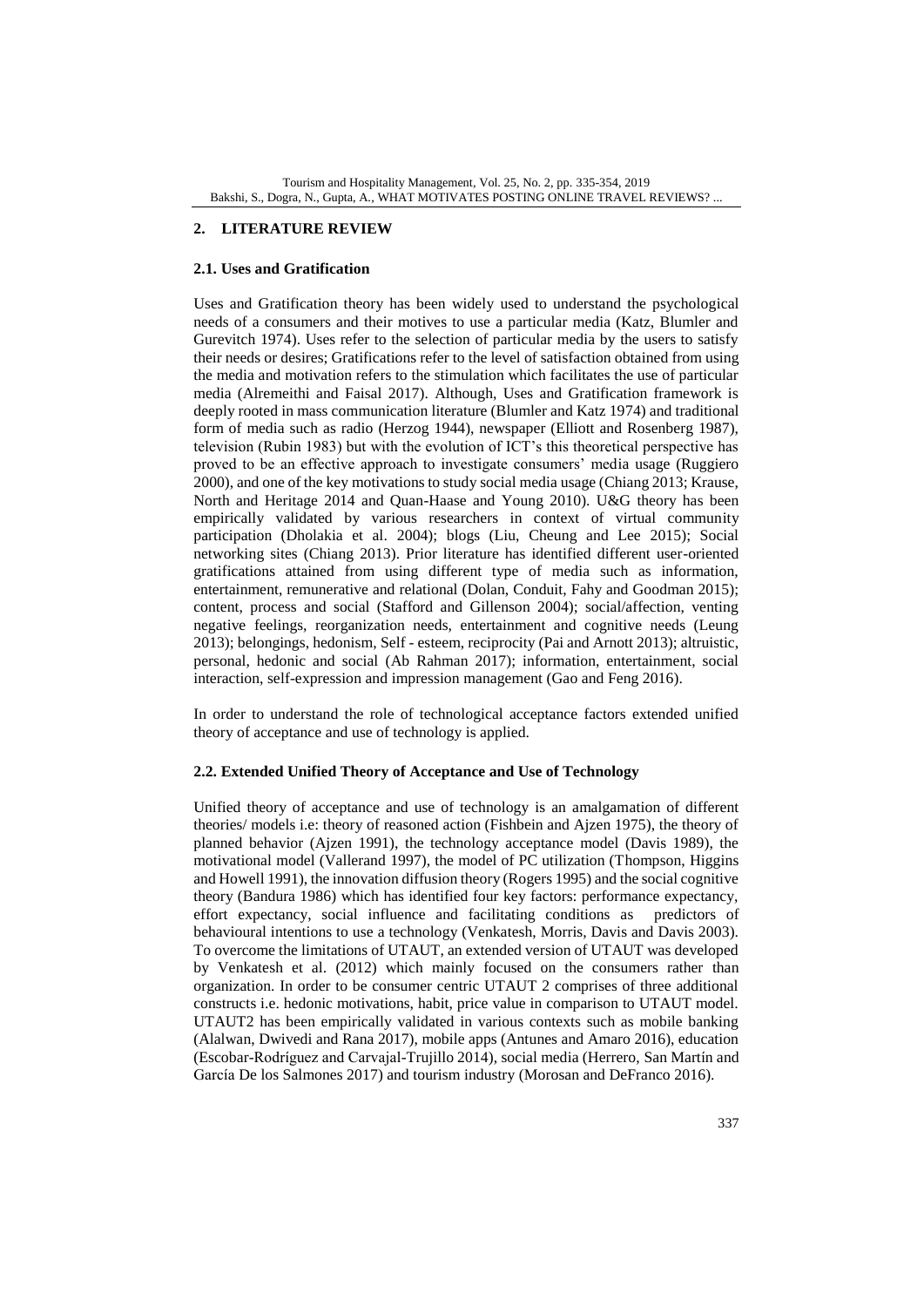The proposed model includes three gratifications which are relevant to the context of the study: a) altruism-which is one of the most important motivating factor which reduces communication barriers and promote participation and contribution on online communities (Yoo and Gretzel 2008; Cheung and Lee 2012; Magno et al. 2018) b) economic rewards-according to social exchange theory, individual always weigh cost (efforts) and benefits (rewards) before indulging in an activity. Rewards have been studied as an important extrinsic motivator for contributing content on virtual communities (Muntinga et al. 2011; Goes et al. 2016) and c) reciprocity which is regarded as important facilitator for knowledge sharing in online communities (Wasko and Faraj 2005; Happ et al. 2016; Belanche et al. 2018).

Further, four technological factors derived from UTAUT2 have been included in the proposed model which includes a) effort expectancy- a prospective contributor will participate more on online platforms if the given technology is user friendly and involves minimum physical and cognitive efforts (Ayeh et al. 2013); b) social influence- It is believed that in a social setting people tend to behave in a manner which is acceptable in their social circle, thus influence of important others play a vital role in participating in online communities (Hsu and Lin 2008); c) hedonic motivation – previous studies suggest that individual attributes like social status, entertainment needs etc. have a significant impact on the willingness to contribute on social networking platforms (Lee and Ma 2012) ; and d) habit- Shah (2006), observed that the motivation of regular contributors to post frequently on e-platforms is not limited to extrinsic factors like economic rewards or social influence but is often a result of routinised behaviour i.e. habit. The constructs excluded in the model include – performance expectancy, price value and facilitating condition. As the benefits or expected utility of posting online reviews is captured through the three gratifications, we dropped performance expectancy to avoid confounding effects. As there is no monetary cost involved in posting online reviews, price value was irrelevant to the context and hence was not considered in the proposed model. Finally, this study included only those people, who had an experience of posting online reviews, and have easy access to internet thereby making facilitating condition irrelevant to the context of the study. The next section will discuss the proposed hypotheses based on U&G and UTAUT-2 theories in context of online review posting intentions.

# **3. HYPOTHESIS DEVELOPMENT**

# **3.1. Altruism**

Altruism is defined as a virtue of selfless and unconditional kindness towards others without any expectation of return (Cheung and Lee 2012). Altruism is an intrinsic motivation through which an individual feel contented by helping others. In travel and tourism industry travelers often share their experiences and knowledge with others in order to help or warn them, to appreciate or give feedback to the service providers. The online content contributors who feel good while helping other consumers are more likely to engage in reviews posting behavior (Bronner and de Hoog 2011; Tong et al. 2013). Altruism has been considered as an important factor to motivate consumers to engage in WOM (Sundaram et al. 1998), eWOM (Bronner and de Hoog 2011; Tong et al. 2013;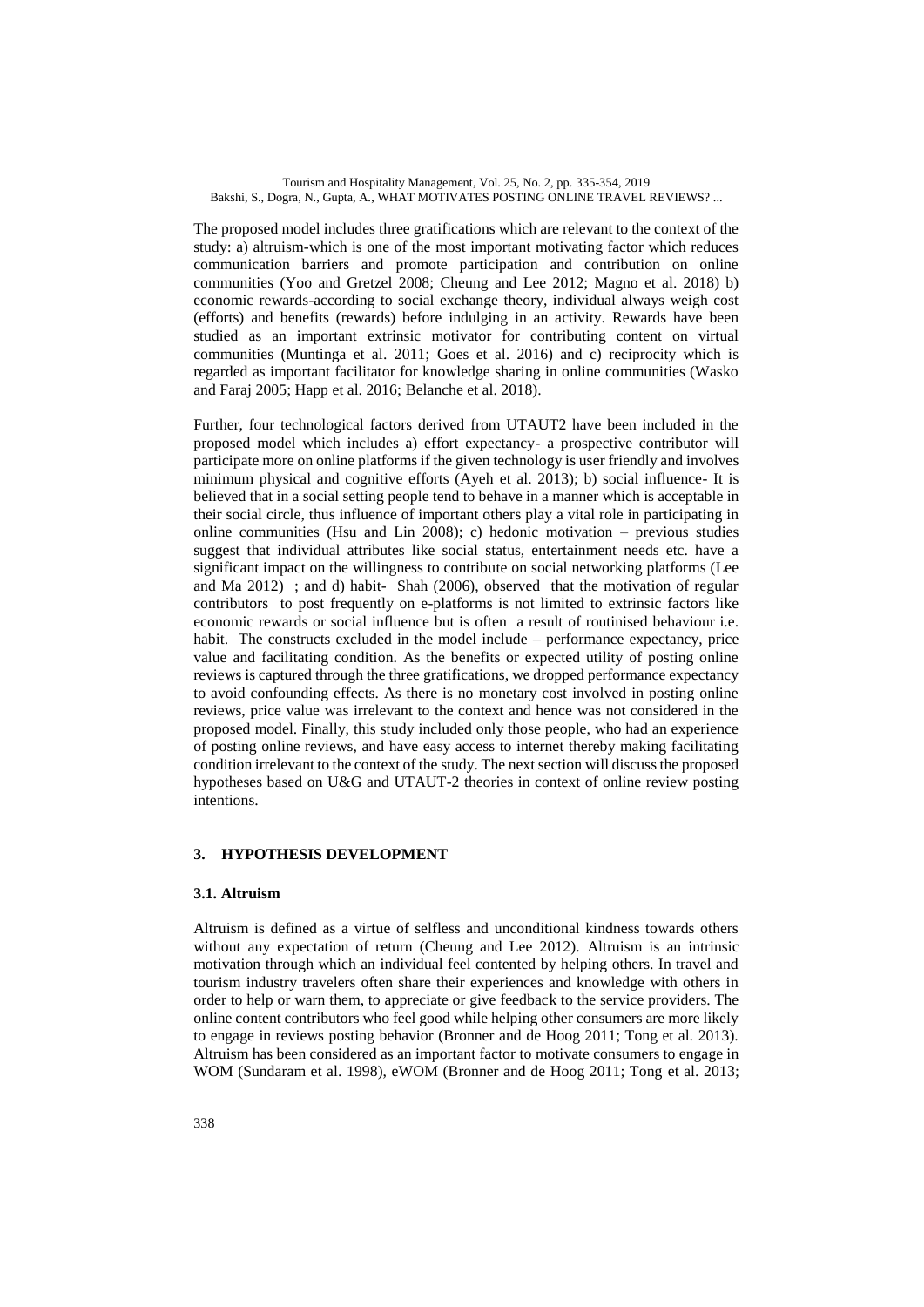Wang and Fesenmaier 2013) and online travel reviews (Parikh et al. 2015). Previous studies have established a positive effect of altruism on individual's intentions to post content (Alexandrov et al. 2013; Wang and Fesenmaier 2013; Yoo et al. 2013). Individuals with higher altruistic motivations are eager to spend more time and energy on online communities, further leading to adopt technology more readily and easily (Hsu and Lin 2008; Hung, Lai and Chang 2011).

Based on the above findings, the first hypothesis is:

**H1a:** Altruism positively influences the travelers' intentions to post online reviews.

**H1b:** Altruism positively influences effort expectancy of travelers to post online reviews.

# **3.2. Reciprocity**

Online knowledge communities are embedded in social exchange process and therefore, for the sustainability and survival of these communities the exchange must be equitable (Lai and Chen 2014). Reciprocity can be defined as an individual's obligation to pay back the favour received from online communities (Bjørndalen 2014). People generally have limited time, energy and knowledge, therefore, they often expect benefits from sharing these restricted resources (Lai and Chen 2014). Reciprocity is a form of negotiated exchange in which contributors assume future benefits for their present behaviour (Yiu and Law 2012). Previous literature has suggested reciprocity as an important extrinsic factor which motivates the individual to contribute on social media platforms (Feng and Ye 2016; Moghavvemi, Sharabati, Paramanathan and Rahin 2017). Reciprocity has two main principles a) people should return favor to those who have helped them b) people should not harm those who have helped them. Various researchers have established that reciprocity positively affect the intentions of individuals to post content online (Hew and Hara 2007; Oh 2011). People who have higher reciprocity motivations exhibit more efforts on social media platforms, thus, overcoming the resistance to use technology (Hsu and Lin 2008; Hung, Lai and Chang 2011).

Thus, we propose the following hypothesis:

**H2a:** Reciprocity positively influences travelers' intentions to post online reviews.

**H2b:** Reciprocity positively influences effort expectancy of travelers to post online reviews.

# **3.3. Economic Rewards**

In accordance with Economic Exchange Theory, people expect economic rewards in exchange of their knowledge (Bock and Kim 2002). Economic rewards in the form of incentives, bonus points, monetary benefits, discounts, giveaways and prize distribution are extrinsic factors that motivate the individuals to post online reviews (Krasonikolakis et al*.* 2014; Tong et al. 2013). Yang and Lai (2010) in their study also found similar results that individuals who receive economic rewards in exchange of their participation are keener to post content online. Economic rewards are considered as an expression of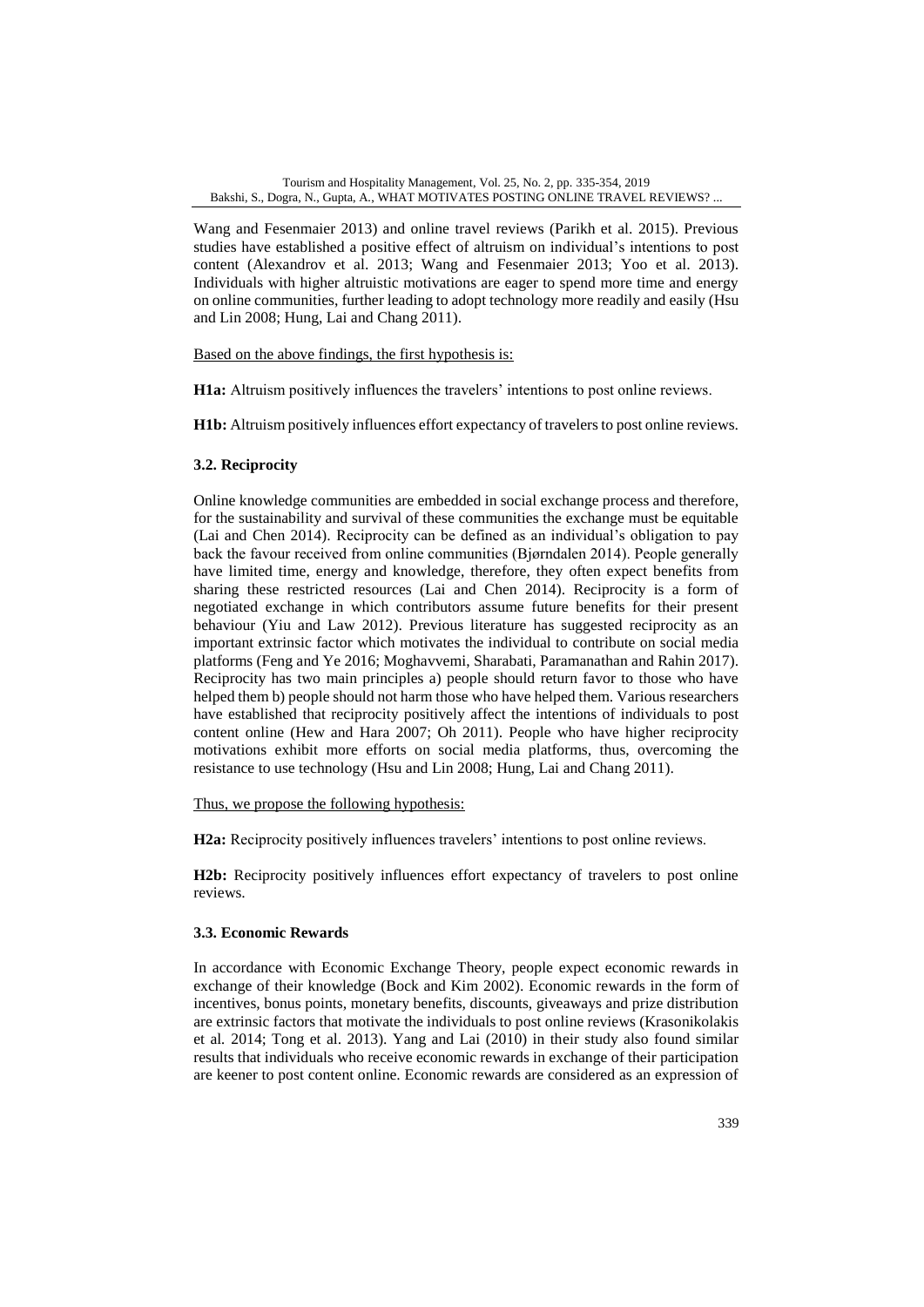acknowledgement to the contributors in order to appreciate their decision of posting reviews on these communities (Hennig-Thurau et al*.* 2004). Previous literature has established positive relationship between economic rewards and intentions to contribute on social media platforms (Barreda, Okumus, Nusair and Bilgihan 2016; Yang and Lai 2010).

Thus, we propose the following hypothesis:

**H3:** Economic rewards positively influence travelers' intentions to post online reviews.

# **3.4. Effort Expectancy**

Effort expectancy is one of the most important predictors of behavioural intention and can be defined as the degree of ease associated with the use of particular technology (Venkatesh et al. 2003). Venkatesh (2003) adapted this variable from the preexisting constructs, i.e. perceived ease of use of TAM/ TAM 2; Complexity of The Model of PC Utilization and ease of use of The Innovation Diffusion Theory. In the context of social media, effort expectancy is the level of exertion, individual associates with the use of social media. While using social media individual might experience a component of complication which is related to their cognitive abilities. Therefore, in our study effort expectancy is the degree of effort exerted by a traveler to post reviews on social media platforms (Davis 1989). Consumers who perceive social media platforms easy to use and operate are motivated to post content online. Extant literature has established a positive relationship between effort expectancy and consumers' adoption of social media platforms (Al-Busaidi and Olfman 2014; Kwon, Park, and Kim 2014; Hsu and Lin 2008). Previous literature has also argued that user friendly technology results to a stronger habit formation (Herrero et al. 2017). Pillet and Carillo (2016), in their study revealed a significant and positive relationship between effort expectancy and habit of using that particular technology.

Therefore, we posit that:

**H4a:** Effort Expectancy positively influences the travelers' intentions to post online reviews.

**H4b:** Effort Expectancy positively influences habit of travelers to post online reviews.

# **3.5. Social Influence**

Social influence is described as the level to which consumers perceive the opinion of the people (family and friends) important for them to adopt a particular technology (Venkatesh et al. 2003). It is originated from three constructs of existing models, i.e. subjective standards in Theory of Reasoned Action, The Technology Acceptance Model 2, The Theory of Planned Behavior; social factors in The Model of PC Utilization and ease of use and image in The Innovation Diffusion Theory. Previous literature has proved that social influence is an important predictor of behavioural intentions in various context, for example m- commerce (Chong 2013), education (Lewis et al. 2013), online music services (Martins 2013) and social networking sites (Nikou and Bouwman 2013).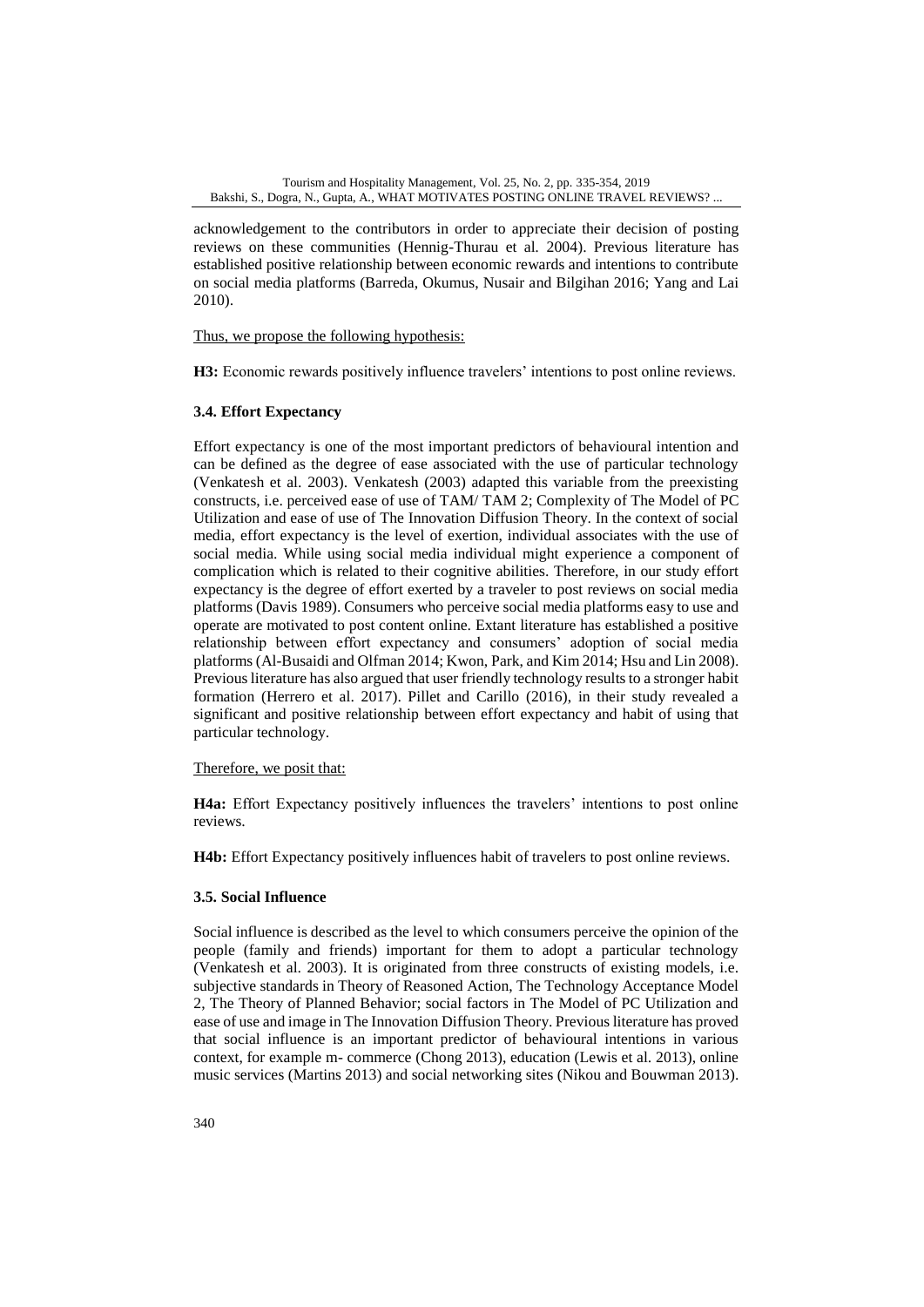In our study social influence is about whether a traveler believes his/her social circle will appreciate them for contributing in online communities or not.

Therefore, we hypothesize:

**H5:** Social Influence positively influences travelers' intentions to post online reviews.

# **3.6. Hedonic Motivation**

Hedonic motivation refers to the fun and pleasure associated with the use of particular technology (Venkatesh et al. 2012). It is an intrinsic motivation and is considered similar to the perceived enjoyment of Technology Acceptance Model (Venkatesh et al. 2012). Hedonic motivation is viewed as a key predictor of behavioural intention for the adoption of technology (Brown and Venkatesh 2005; Venkatesh et al. 2012). Various researches have established a positive relationship between hedonic motivation and behavioural intentions (Alalwan, Dwivedi and Williams 2014; Herrero, San Martín and García de los Salmones 2017). In our study, hedonic motivation can be defined as fun, entertainment or pleasure, travelers derive from posting a review on social media platforms. Greater the fun and pleasure travelers derive by posting an online review, the stronger will be their intentions to post online travel reviews.

In consequence, we propose the following research hypothesis:

**H6:** Hedonic motivation positively influences travelers' intentions to post online reviews.

# **3.7. Habit**

Habit can be defined as an extent to which an individual performs certain behaviour subconsciously because of learning (Alazzam, Basari and Sibghatullah 2015; Venkatesh et al. 2012). This construct not only reflect the results of past experiences but also predicts the present and future behaviour of individuals (Ajzen 2002; Venkatesh et al. 2012). Prior research found a significant influence of habit on behavioural intention and adoption of technology (Lewis, Fretwell, Ryan and Parham 2013; Venkatesh et al. 2012; Wong, Tan, Loke and Ooi 2014). For a non- user of social media platforms, it is impossible to form a habit therefore, In the context of present study, frequent and repetitive use of social media (social networking sites, blogs, Instagram) by the consumers for travel planning and information searching will positively influence their intentions to post online travel reviews and actual usage (Escobar-Rodriguez and Carvajal-Trujillo 2014; Hsiao et al. 2016; Järvinen, Ohtonen and Karjaluoto 2016).

Therefore, we hypothesize:

**H7a**: Habit positively influences travelers' intentions to post online reviews.

**H7b**: Habit positively influences travelers' usage behaviour to post online reviews.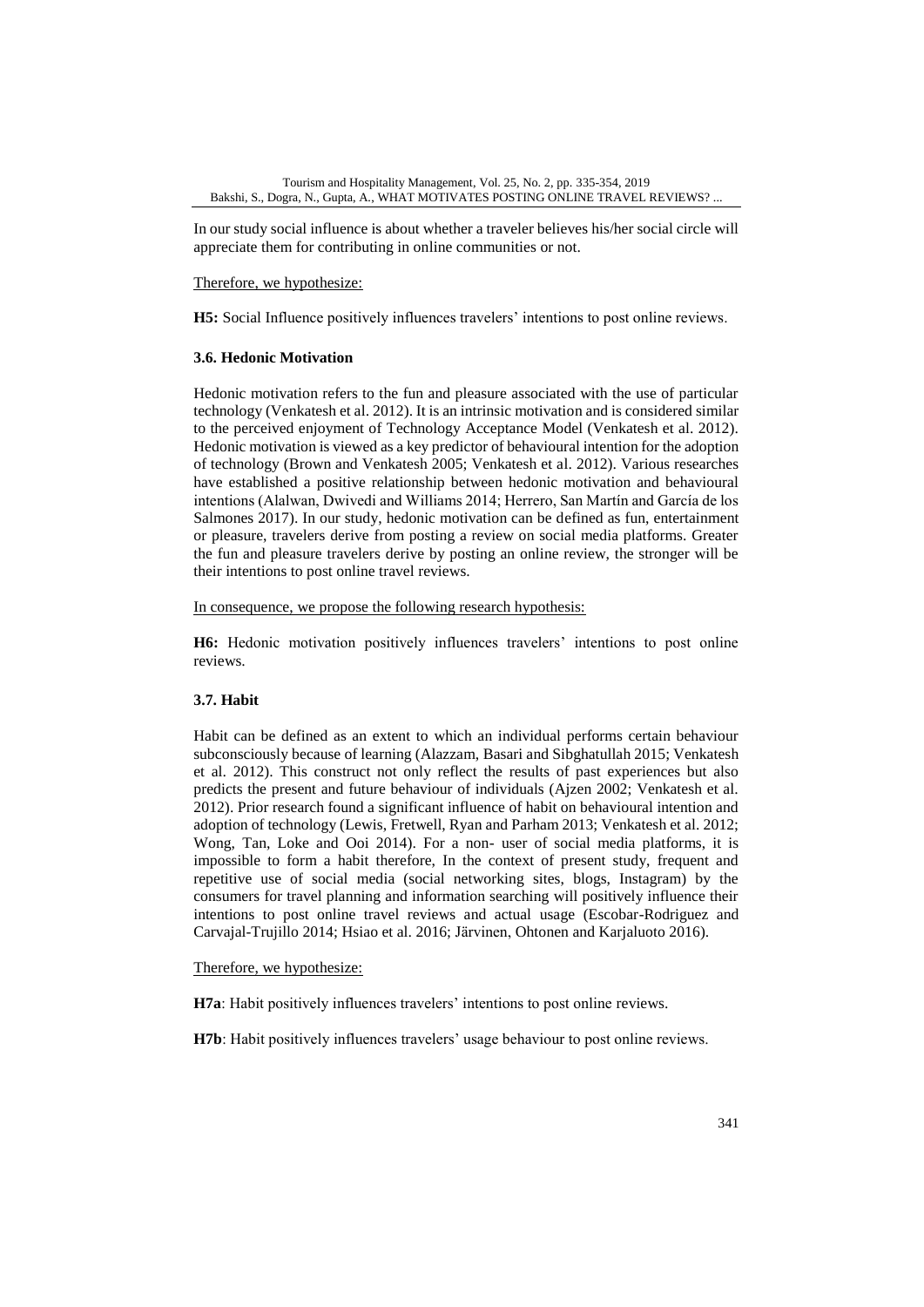### **3.8. Behavioural Intentions**

Behavioural Intentions is defined as strength of an individual to perform a particular behaviour (Fishbein and Ajzen 1975). Social media provide a platform for travelers to express their opinion and share their knowledge with other travelers. Prior studies have established that behavioural intentions have a significant impact on actual usage (Ajzen 1991; Escobar-Rodríguez and Carvajal-Trujillo 2014; Venkatesh et al. 2003, 2012). In knowledge sharing literature it is established that higher the intentions to post content online, more will be the actual participation in online communities (Wang, Huang, Li and Peng 2016).

#### Therefore, this study proposes that:

**H8**: Behavioural intentions positively influence the usage behaviour of travelers to post online reviews.

### **4. RESEARCH METHODOLOGY**

### **4.1. Questionnaire Design and Construct Measurement**

To test the proposed research model, a structured questionnaire was used. Questionnaire was divided into two sections. Section 1 of the questionnaire focused on the demographic profiles of the respondents along with the questions about the online travel site usage behaviour and frequency. Section 2 of the questionnaire consisted of items related to constructs of Uses and Gratification (Altruism, Reciprocity, and Economic Rewards) and Extended Unified Theory of Acceptance and Use of Technology (Effort Expectancy, Social Influence, Hedonic motivation and Habit) along with behavioural intentions of consumers. The study derived three items related to altruism from Bronner and Hoog 2011; Chang and Chuang 2011 and Wetzer, Zeelenberg, and Pieters 2007; three items of reciprocity from Hung, Durcikova, Lai and Lin 2011 and Yoo and Gretzel 2011; three items related to Economic Rewards were adapted from Bronner and De Hoog 2011; Liou, Chih, Yuan and Lin 2016 and Yoo and Gretzel 2011; three items relating to effort expectancy from Herrero, San Martín and García de los Salmones 2017; three items to measure social influence were derived from Oliveira et al. 2016; three items describing Hedonic Motivation from Baptista and Oliveira 2015; three items relating to Habit from Hew, Lee, Ooi and Wei 2015 and Three items to measure Behavioural Intentions were adapted from Venkatesh et al*.* 2012. Each statement was measured using five-point Likert Scale where 1 denoted strongly Disagree and 5 denoted strongly agree whereas, actual usage was adopted from Venkatesh et al*.* 2012 and was measured using five-point Likert Scale where 1 denoted Never and 5 denoted always.

In order to evaluate the construct validity of initial instrument two academicians and one industry expert who are the member of different virtual communities were consulted. To simplify the questionnaire, items were revised based on the comments and suggestions of the reviewers. Moreover, to ensure a degree of randomness and to reduce the monotonous/ repetitive responses obtained from measuring the same construct the sequence of items was changed.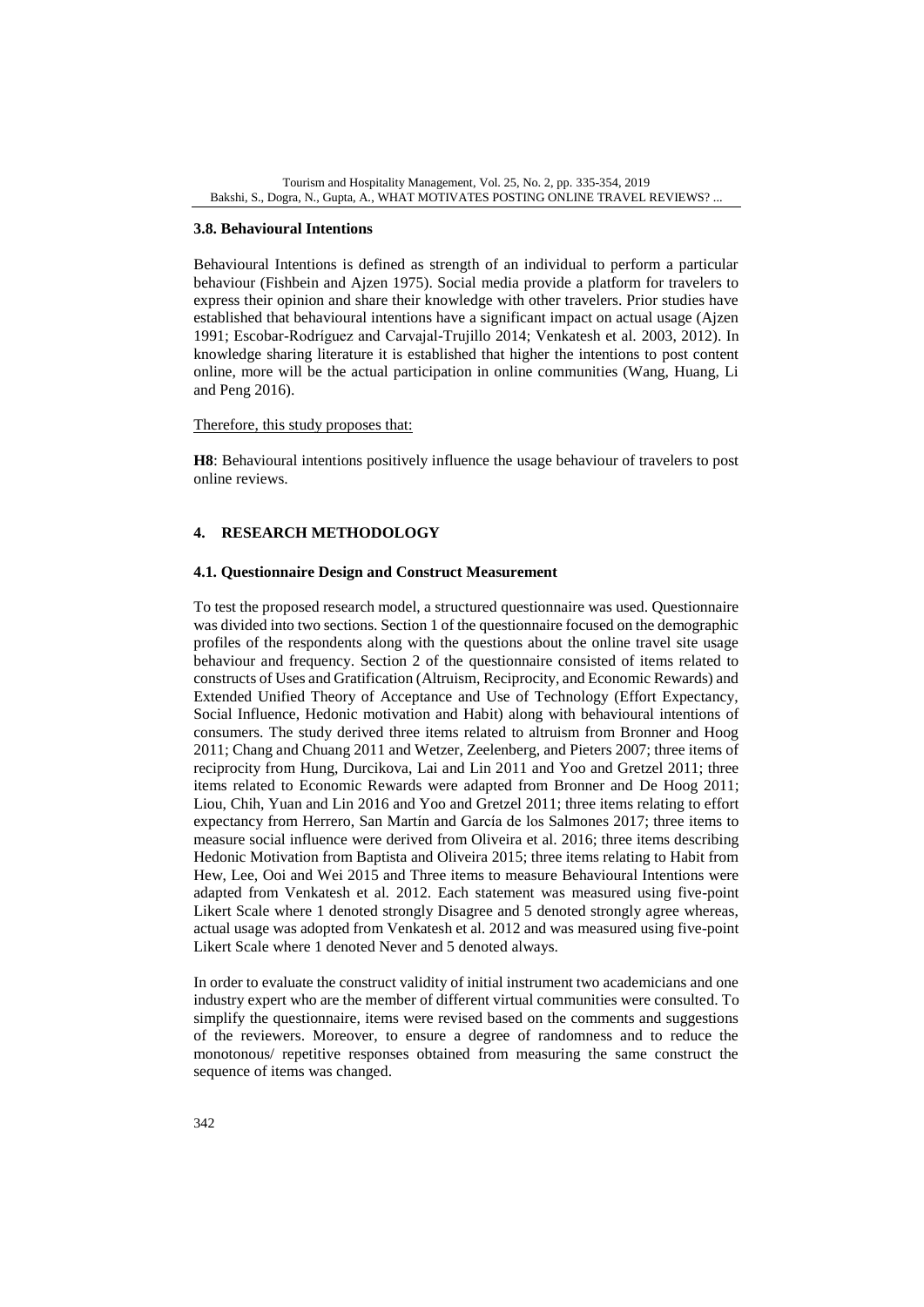### **4.2. Data Collection**

After finalizing the questionnaire, data was collected from June 2016 to November 2016 from major airports of north India. Data collection was carried on different days of month, mixing different days of the week in order to reduce the biasness, sampling error and to increase the heterogeneity of data (Rideng and Christensen 2004). The sample frame was Indian domestic tourists who had experience of posting reviews on any Social Media platforms in past six months. 600 questionnaires were distributed and a response rate of 45.5% was achieved which is considered satisfactory for airport surveys (Rideng and Christensen 2004). The effective sample size was 273. Table 1 displays the demographic profile of the respondents which shows out of 273, 131 were male and 142 were Female. It was also observed that largest proportion of respondents were between the age group 20 to 30 years and lowest were below 20 years.

|        | Characteristics | Frequency | %    |  |
|--------|-----------------|-----------|------|--|
| Gender | Male            | 131       | 48   |  |
|        | Female          | 142       | 52   |  |
|        | Total           | 273       | 100  |  |
| Age    | Below 20        | 18        | 6.6  |  |
|        | $20 - 30$       | 124       | 45.4 |  |
|        | $30 - 40$       | 89        | 32.6 |  |
|        | 40-50           | 42        | 15.4 |  |
|        | Total           | 273       | 100  |  |

Table 1: **Gender and Age characteristics of the respondents**

### **5. DATA ANALYSIS AND RESULTS**

To test our hypotheses, Partial Least Square (PLS) method with SmartPLS software, version 3.0 was adopted (Ringle et al. 2015). It is a variance based structured equation modelling technique and is appropriate and suitable for the present study because it places less confinements on measurement scale, sample size and residual distribution (Chin and Todd 1995; Wasko and Faraj 2005). PLS is considered as one of the most powerful statistical tools for studying research model with several constructs and is widely accepted in Information sharing and marketing research over the past decade (Hulland 1999).

The data was analyzed and interpreted in two stages using PLS: a) In first stage the quality of measurements (measurement model) i.e. reliability and validity was assessed and b) In second stage the hypothesized relationship was developed (structural model).

### **5.1. Measurement Model**

In the first stage, the measurement model was assessed through various quality criteria like factor loadings, Cronbach's alpha, average variance extracted (AVE) and composite reliability. Indicator reliability was tested using factor loadings, the value of which should be above 0.7 (Hair et al. 2010). Table 2 shows factor loadings of each item which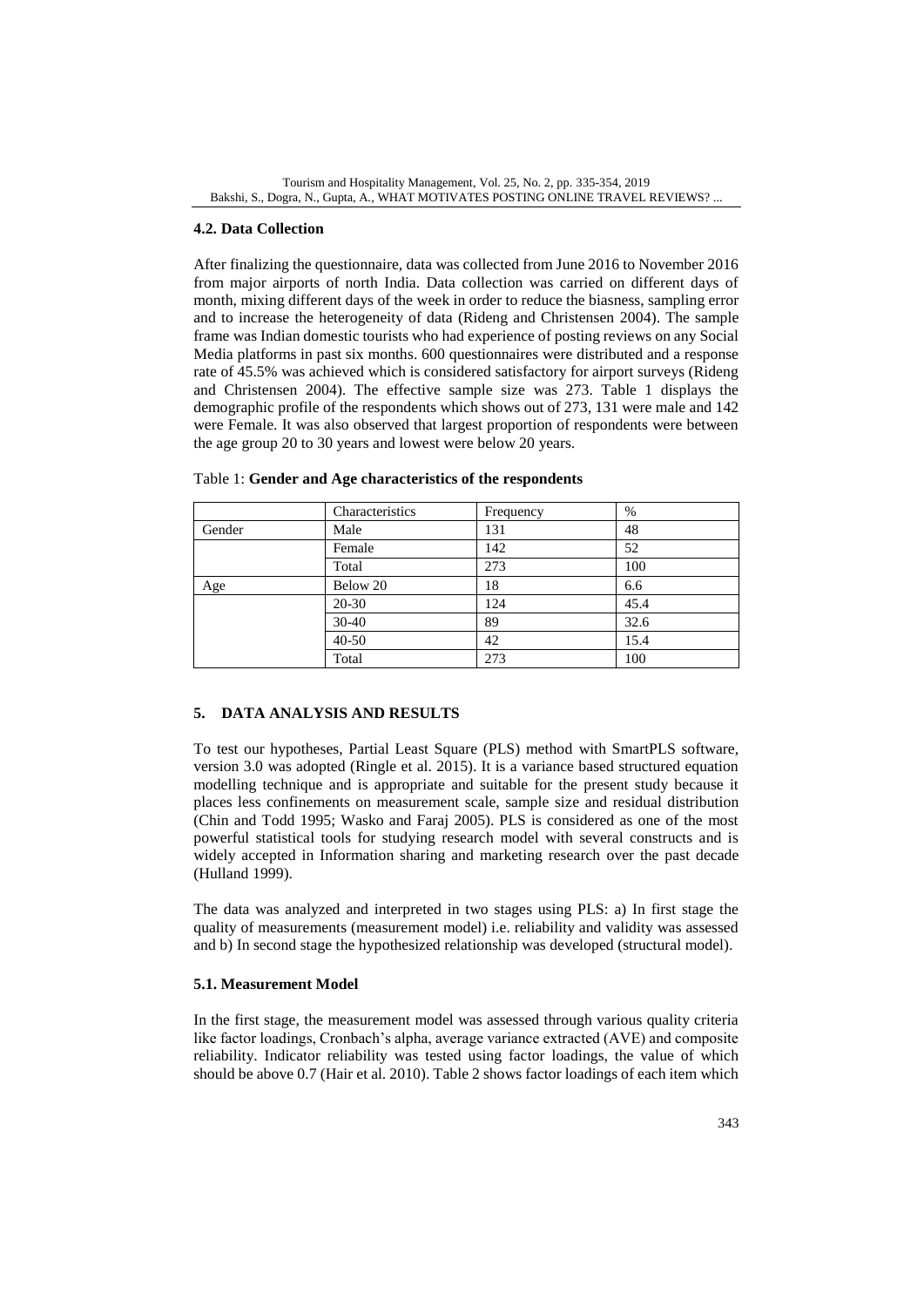is greater than 0.70, with the lowest loading being 0.701 hence, it was found that all the items were statistically significant (Fornell and Larcker 1981) and no item was dropped.

### Table 2: **Item Loadings**

| Scale Item                                                                        | Loadings |  |  |  |
|-----------------------------------------------------------------------------------|----------|--|--|--|
| AL-1 Posting online travel reviews would enable other travellers to make a good   | 0.711    |  |  |  |
| decision                                                                          |          |  |  |  |
| AL-2 Posting online travel reviews can prevent others from making the same        |          |  |  |  |
| mistake I did.                                                                    |          |  |  |  |
|                                                                                   |          |  |  |  |
| AL-3 I enjoy helping others through posting online travel reviews                 | 0.853    |  |  |  |
| RE-1 Posting online travel reviews would enable me to contribute to the existing  | 0.751    |  |  |  |
| pool of information                                                               |          |  |  |  |
| RE-2 Posting online travel reviews would enable me to return the favour to other  | 0.701    |  |  |  |
| travelers                                                                         |          |  |  |  |
| RE-3 I believe my queries will be answered in future if I Post online travel      | 0.807    |  |  |  |
| reviews                                                                           |          |  |  |  |
| RW-1 Posting online travel reviews help to receive monetary rewards               | 0.727    |  |  |  |
| RW-2 Posting online travel reviews would help me to receive bonus points (like    | 0.905    |  |  |  |
| cashbacks)                                                                        |          |  |  |  |
| RW-3 Posting online travel reviews would help me to receive incentives            |          |  |  |  |
| EE-1 Posting online travel reviews is simple for me                               |          |  |  |  |
| EE-2 It is effortless for me to post online travel reviews                        | 0.701    |  |  |  |
| EE-3 Posting online travel reviews is clear and understandable                    | 0.830    |  |  |  |
| SI- 1 People who are important to me think that I should post online travel       |          |  |  |  |
| reviews.                                                                          | 0.704    |  |  |  |
| SI-2 People who influence my behavior think that I should post online travel      | 0.896    |  |  |  |
| reviews                                                                           |          |  |  |  |
| SI-3 People whose opinions that I value prefer that I post online travel reviews. | 0.871    |  |  |  |
| HM-1 Posting online travel reviews is fun                                         | 0.852    |  |  |  |
| HM-2 Posting online travel reviews is enjoyable                                   | 0.891    |  |  |  |
| HM-3 Posting online travel reviews is very entertaining                           | 0.859    |  |  |  |
| HT-1 Posting online travel reviews has become a habit for me                      | 0.868    |  |  |  |
| HT-2 Posting online travel reviews has become an addiction for me                 | 0.772    |  |  |  |
| HT-3 Posting online travel reviews is something that I do after every trip        | 0.833    |  |  |  |
| INT-1 I intend to continue to post online travel reviews                          | 0.855    |  |  |  |
| INT-2 I will always try to post online travel reviews whenever I travel           | 0.809    |  |  |  |
| INT-3 I plan to continue to post online travel reviews frequently                 | 0.889    |  |  |  |
| AU-1 How often do you post online travel reviews                                  | 1.000    |  |  |  |

Cronbach alpha and composite reliability were adopted to measure construct reliability, based on criteria that cronbach alpha values should be above 0.7 and composite reliability should be above 0.6 ( Liébana-Cabanillas et al. 2017). Table 3 shows Cronbach alpha values of all the items ranged from 0.700 to 1.000 while values of composited reliability ranged from 0.800 to 1.000 thus, satisfying the criteria for construct reliability.

Construct validity was tested through AVE scores which should be above 0.50, indicating that construct is able to explain atleast 50% of variance of its indicators (Hair et al*.* 2010; Oliveira et al. 2016). Table 3 also shows AVE scores of all the items ranging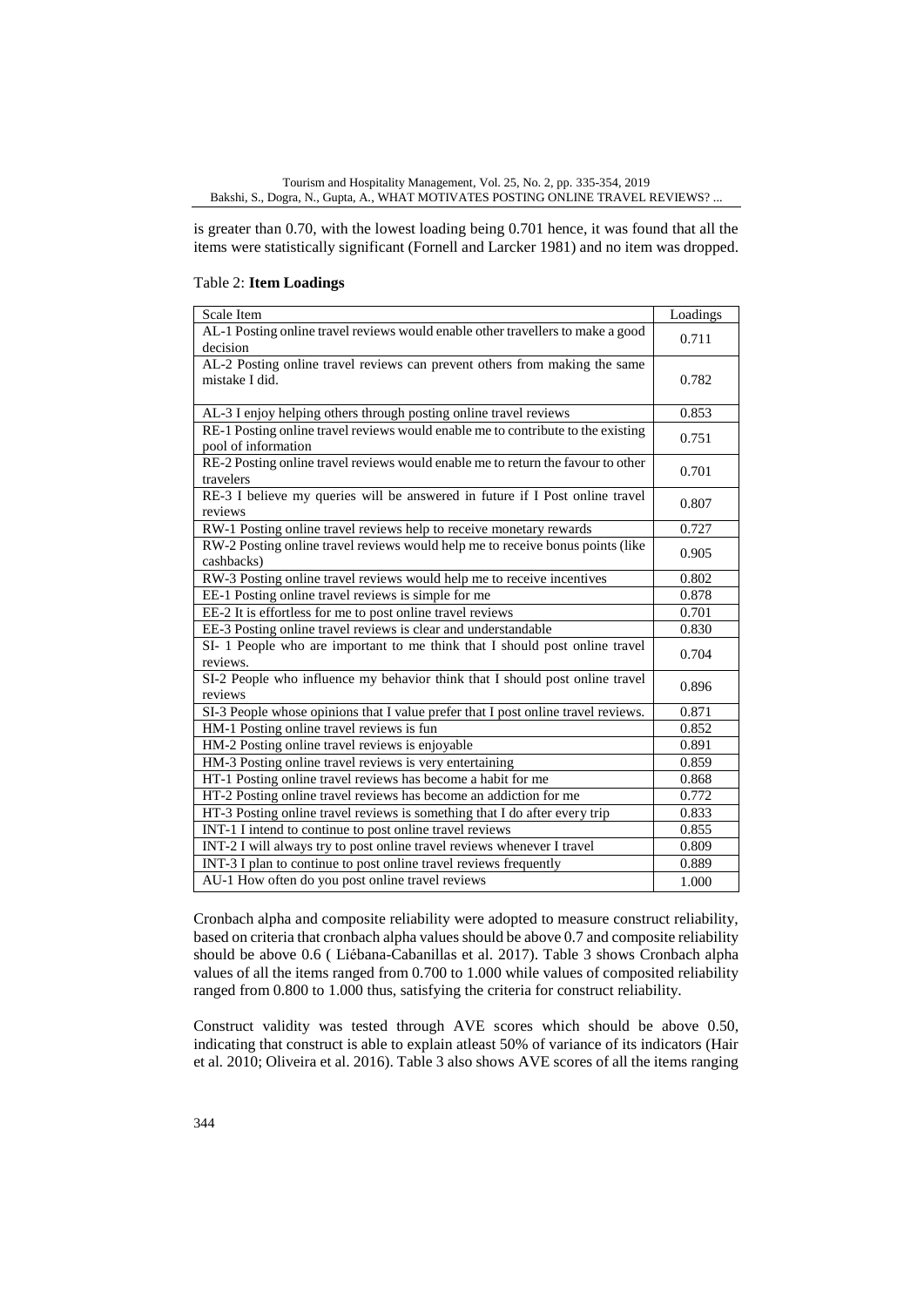from 0.619 to 1.000. These results verify the convergent validity and indicate that measurement model has high internal consistency (Yoo et al*.* 2013).

| Construct                     | Cronbach's<br>Alpha | Composite<br>Reliability | Average Variance<br>Extracted (AVE) |  |
|-------------------------------|---------------------|--------------------------|-------------------------------------|--|
| Altruism (AL)                 | 0.700               | 0.828                    | 0.619                               |  |
| Use Behaviour (AU)            | 1.000               | 1.000                    | 1.000                               |  |
| Behavioural Intention (BI)    | 0.812               | 0.889                    | 0.727                               |  |
| <b>Effort Expectancy (EE)</b> | 0.727               | 0.846                    | 0.648                               |  |
| Hedonic Motivation (HM)       | 0.839               | 0.902                    | 0.755                               |  |
| Habit (HT)                    | 0.768               | 0.866                    | 0.683                               |  |
| Reciprocity (RE)              | 0.739               | 0.800                    | 0.573                               |  |
| Economic Rewards (RW)         | 0.761               | 0.860                    | 0.674                               |  |
| Social Influence (SI)         | 0.740               | 0.844                    | 0.649                               |  |

Table 3: **Composite Reliability, AVE and Cronbach alpha coefficient**

The discriminant validity of the constructs is established when the square root of AVE of each construct is greater than level of correlation between them (Fornell and Larcker 1981). The results are shown in table 4. All AVE values in this study are the highest squared correlation in the corresponding rows and columns which suggest satisfactory discriminant validity of the all constructs. Hence, discriminant validity is accepted.

|    | AL    | AU    | BI    | EE    | HM    | HT    | RE    | <b>RW</b> | SI    |
|----|-------|-------|-------|-------|-------|-------|-------|-----------|-------|
| AL | 0.787 |       |       |       |       |       |       |           |       |
| AU | 0.511 | 1.000 |       |       |       |       |       |           |       |
| BI | 0.682 | 0.595 | 0.853 |       |       |       |       |           |       |
| EE | 0.587 | 0.429 | 0.649 | 0.805 |       |       |       |           |       |
| HM | 0.508 | 0.489 | 0.692 | 0.662 | 0.869 |       |       |           |       |
| HT | 0.404 | 0.557 | 0.669 | 0.537 | 0.670 | 0.827 |       |           |       |
| RE | 0.755 | 0.507 | 0.656 | 0.535 | 0.531 | 0.463 | 0.757 |           |       |
| RW | 0.336 | 0.212 | 0.347 | 0.430 | 0.397 | 0.498 | 0.380 | 0.821     |       |
| SI | 0.514 | 0.225 | 0.524 | 0.406 | 0.494 | 0.505 | 0.503 | 0.367     | 0.806 |

### Table 4: **Discriminant Validity**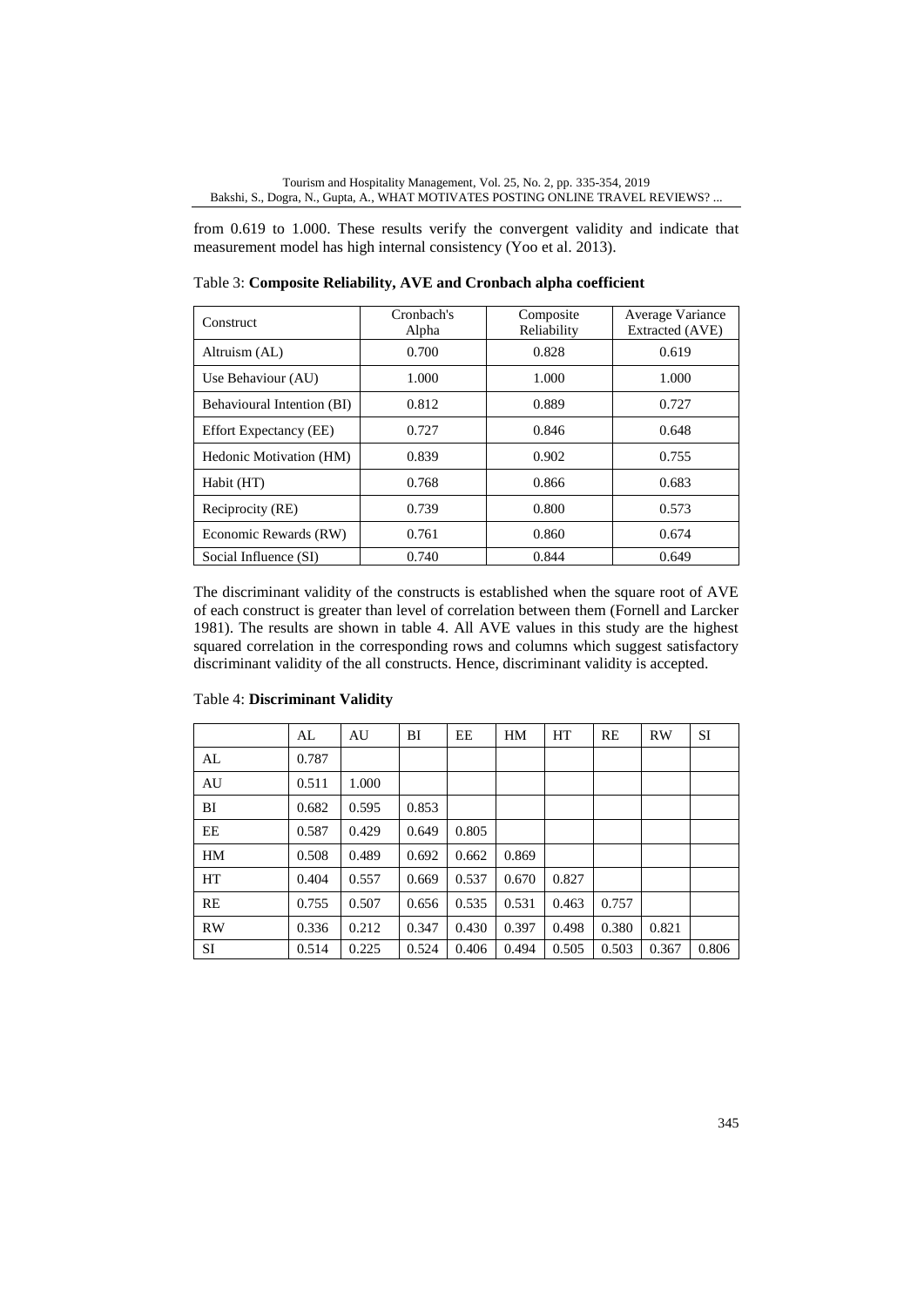### **5.2. Structural Model**

SmartPLS 3 was used to test the structural model and proposed hypotheses. Figure 1 shows the research model whereas results from the hypotheses tests are shown in Table 5. A bootstrapping procedure with 1000 iterations was performed on a sample of 273 to determine the level of significance of each indicator. Results in figure1 reveal that Altruism, Reciprocity, Reward, Effort Expectancy, Habit and Hedonic Motivations explain 70.6% of travelers' intentions to post online reviews. Further, Habit and Behavioural intentions contributed in explaining 40% variance in Actual usage. Out of 7 proposed variables for predicting behavioural intentions 6 variables, Altruism ( $β = 0.291$ , p <0.000), Reciprocity (β = 0.137, p <0.025), Effort Expectancy (β = 0.139, p <0.029), Habit (β = 0.327, p <0.000) and Hedonic Motivations (β = 0.189, p <0.004) were significant hence, hypotheses H1a, H2a, H4a, H6 & H7 were accepted, while social influence (β = 0.032, p < 0.571) was not significant therefore, H5 was rejected. However, Economic reward ( $\beta$  = -0.112, p <0.027), was found to have a significant but negative impact on behavioural intentions, Hence, H3 was not accepted. Further, a significant relationship was observed between Altruism and Effort expectancy ( $\beta$  = 0.426, p <0.000); Reciprocity and Effort Expectancy ( $\beta$  = 0.213, p <0.035) and Habit and Effort Expectancy ( $\beta$  = 0.537, p < 0.000). Therefore, H1b, H2b, H4b were accepted.

In case of Actual usage both Behavioural intentions ( $β = 0.403$ ,  $p < 0.000$ ) and Habit ( $β$  $= 0.287$ , p <0.000) were significant. Hence, H7b & H8 were accepted.



Figure 1: Results of the Structural Model

**Travelers' Motivation**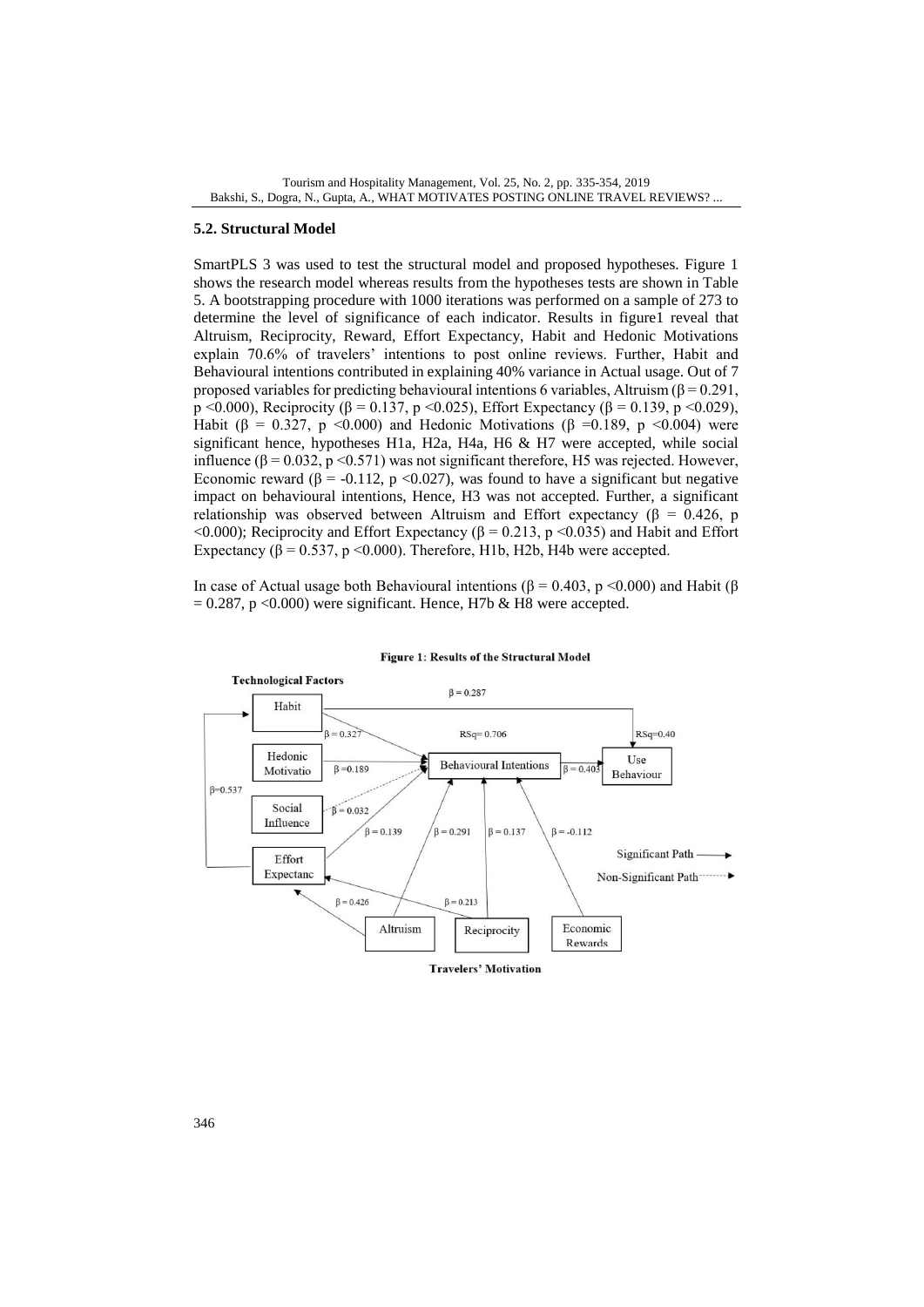### **6. DISCUSSION AND CONCLUSION**

In order to enhance our understanding on how traveler motivations and technological acceptance factors affect the review posting behavior on Social media platforms, present study developed and tested a model based on Uses and Gratification and UTAUT-2 theories. This study also argued that review posting motivations such as altruism and reciprocity and technological acceptance factor (habit) can affect effort expectancy of travelers to post online reviews. Numerous interesting findings were emerged from this study.

Firstly, altruism and reciprocity were found to have an influential effect on review posting behaviour on Social media platforms which is consistent with the previous research (Alexandrov et al*.* 2013; Wang and Fesenmaier 2013; Yoo et al. 2013; Feng and Ye 2016; Moghavvemi, Sharabati, Paramanathan and Rahin 2017). Altruism and reciprocity also have significant impact on effort expectancy, which facilitates travelers to contribute on social media. Whenever a traveler develops an altruistic and reciprocity motivation, he or she will voluntary share their knowledge with others thus reducing the efforts and difficulties associated with posting online travel reviews.

Secondly, economic rewards surprisingly have a negative relationship with travelers' intentions to post reviews on social media. This could be because rewards exhibit outer control and those with high intrinsic motivations assume it as an obligation and eventually lose interest in doing such activities (Bock and Kim 2002).

Thirdly, the technological acceptance factors Effort expectancy, habit and hedonic motivations have a significant effect on travelers' intentions to post online reviews which is consistent with previous literature (Al-Busaidi and Olfman 2014; Alalwan, Dwivedi and Williams 2014; Escobar-Rodriguez and Carvajal-Trujillo 2014; Kwon, Park, and Kim 2014; Chen et al. 2015; Hsiaoa et al*.* 2016; Järvinen, Ohtonen and Karjaluoto 2016; Herrero, San Martín and García de los Salmones 2017). Among these factors habit is the strongest determinant of behavioural intentions. Further, the findings also revealed that there is no significant relationship between social influence and review posting behaviour of travelers. Overall, the proposed model achieves acceptable fit and explained 70.6% of variation in behavioural intentions and 40% in use behaviour.

### **6.1. Theoretical Implications**

The findings of the present study expand our understanding of the individual and technological factors which motivate travelers to post reviews on social media. Although the number of studies on online knowledge sharing is increasing, but studies on traveler's review posting intentions and actual usage are still controversial and scarce. Prior researches have shown a direct effect of individual motivations on behavioural intentions. In this study, we have added technological factors (Habit, Hedonic motivations, effort expectancy and social influence) from the UTAUT-2 Framework and also examined the relationship between effect of effort expectancy and altruism, reciprocity and habit. In particular, key findings of the study have highlighted the role of individual motivations and technological factors in review posting intentions and actual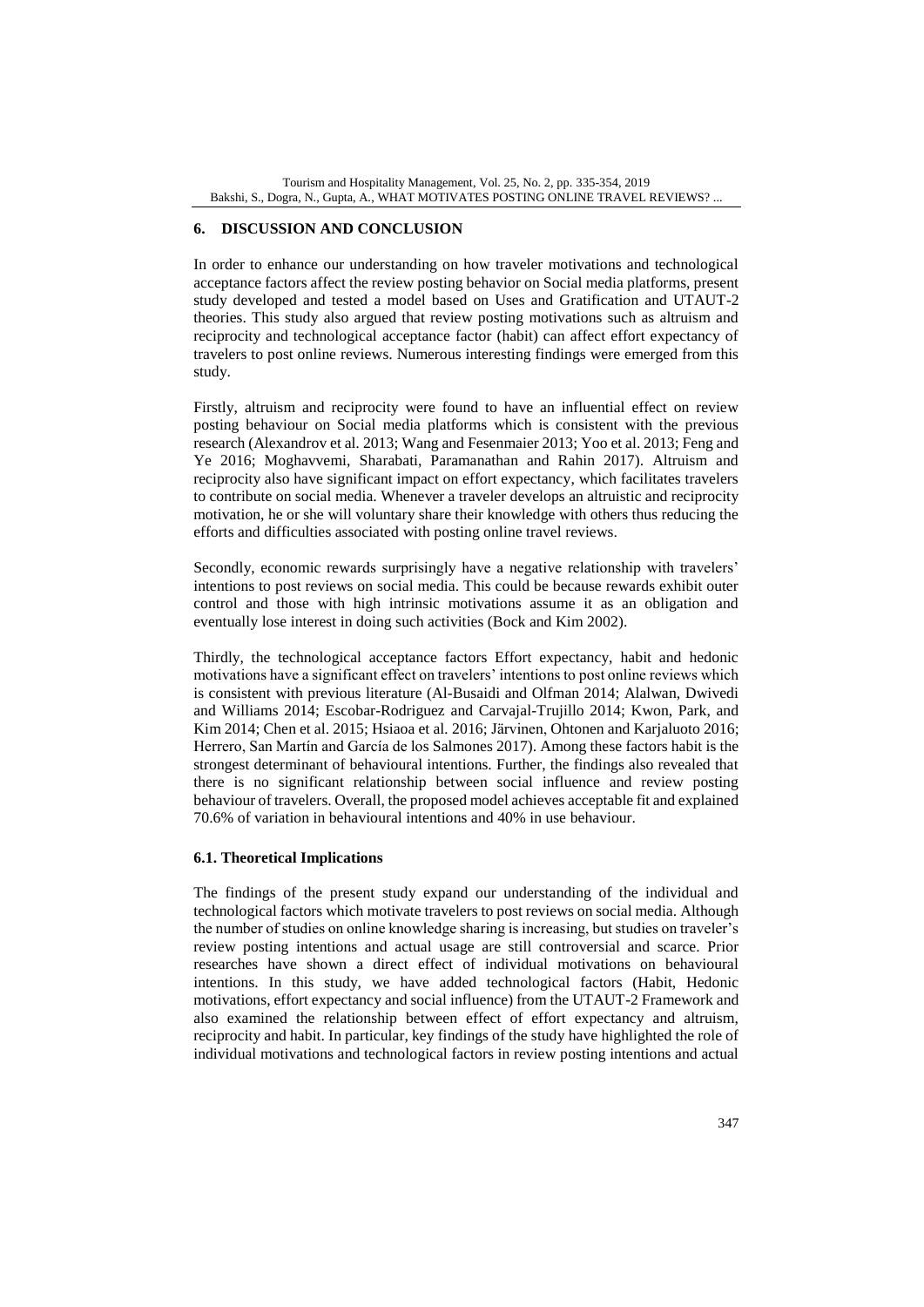use behaviour of travelers. Thus, the study contributes to the fragmented and intermittent literature on review posting intentions of travelers and actual use behaviour.

#### **6.2. Practical Implications**

This study also provides meaningful implications for the managers and practitioners. Firstly, altruism and reciprocity are the two important factors which motivate the travelers to post online reviews. Therefore, in order to enhance the number of reviews and to create consumer generated content, web developers should provide platforms which enhance interaction among the consumers and improve trusts among them. Managers should also provide feedback and regularly appreciate those consumers who have posted reviews in order to encourage altruistic and reciprocity needs of the contributors. Secondly, the results of the study also revealed that rewards do not facilitate review posting intentions, therefore, managers should re-examine the reward system and should focus on rewards which enhance their self-reputation and self-image for example creating a category of contributors and including them in various decision making or panel of advisors which further would boost their voluntary behaviour and will increase their review posting intentions and behaviour. Thirdly, technological acceptance factors like habit, hedonic motivation and effort expectancy also encourage review posting intentions and behaviour, therefore, practitioners should make review sites more entertaining, attractive, simple and easy to use. They should keep on innovating and improvising the websites to enhance user- friendliness, trust and accessibility.

#### **6.3. Limitations and Future Research**

Although present study provides significant insights into various individual and technological factors which determine review posting intentions of travelers and actual use behaviour, several limitations should also be noted. Firstly, the model incorporated three individual motivations (Altruism, Reciprocity and Economic Rewards) and four constructs from UTAUT-2 (Hedonic Motivations, Habit, Effort expectancy and Social Influence) more determinants such as perceived usefulness, venting negative feelings, reputation and privacy concerns could also be studied. The moderation effect of age and gender could be studied in future researches. The sample for the present study was comprised of Indian domestic tourists therefore, findings were limited to Indian culture. Motivations may vary across different cultures and lifestyles. Lastly, the study only focused on factors motivating the travelers to post online reviews, thus, future researches could consider factors which inhibit review posting intentions and behaviour.

#### **REFERENCES**

- Ab Rahman, N.A.F.W. (2017), "Why we blog? The Malaysian travel blogger and tourist perspective", *Journal of Tourism*, Vol. 2, No. 4, pp. 12-28.
- Ajzen, I. (1991), "The theory of planned behavior", *Organizational behavior and human decision processes*, Vol. 50, No. 2, pp. 179-211[. https://doi.org/10.1016/0749-5978\(91\)90020-T](https://doi.org/10.1016/0749-5978(91)90020-T)
- Ajzen, I. (2002), "Perceived behavioral control, self‐efficacy, locus of control, and the theory of planned behavior" 1. *Journal of applied social psychology*, Vol. 32, No. 4, pp. 65-683. https://doi.org/10.1111/j.1559-1816.2002.tb00236.x
- Al-Busaidi, K. and Olfman, L. (2014), April. "Knowledge Workers' Attitude Toward Inter-Organizational Knowledge Sharing System In The Education Sector". In *UKAIS,* pp. 13.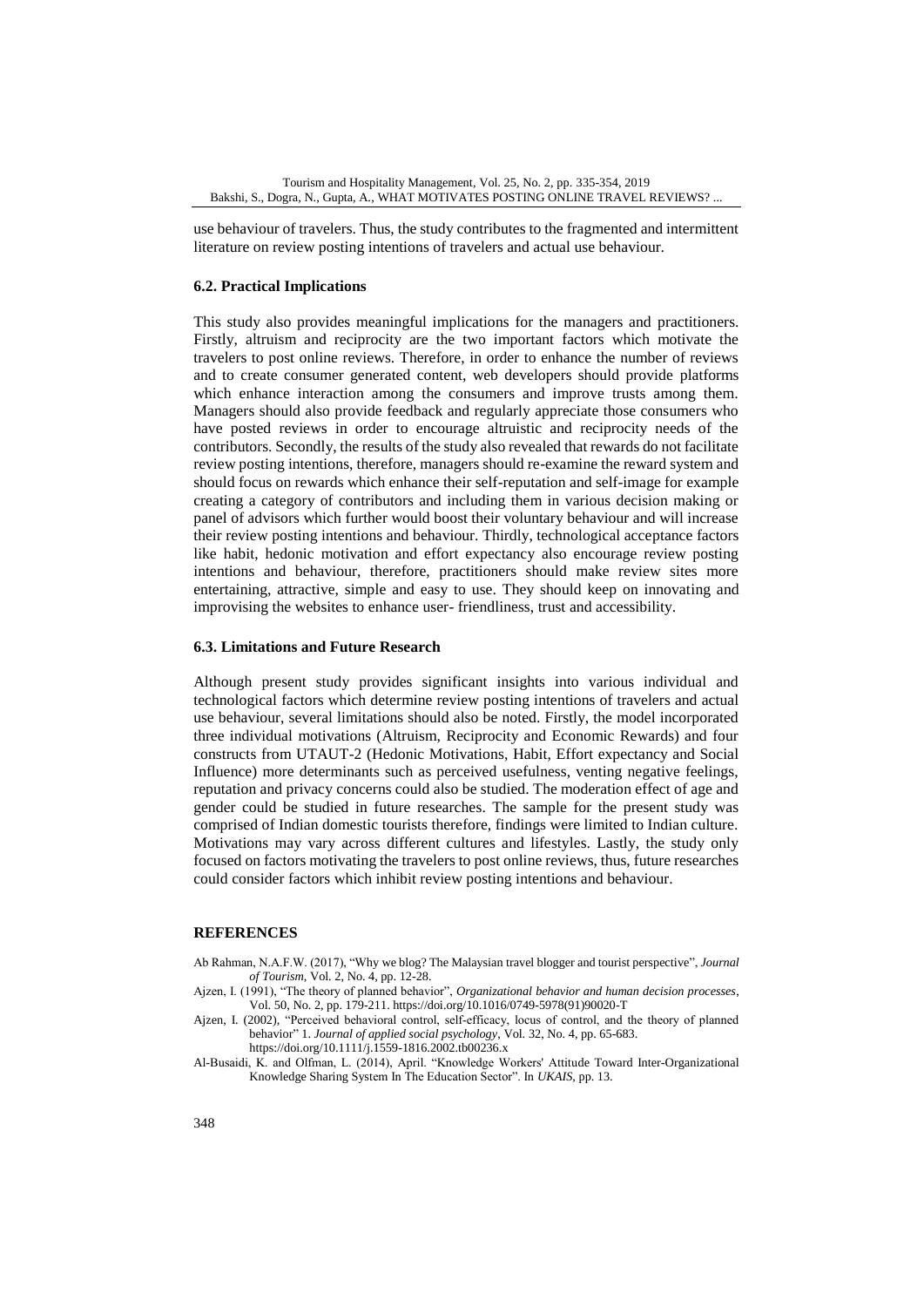- Alalwan, A.A., Dwivedi, Y.K. and Rana, N.P. (2017),"Factors influencing adoption of mobile banking by Jordanian bank customers: Extending UTAUT2 with trust", *International Journal of Information Management*, Vol. 37, No. 3, pp. 99-110[. https://doi.org/10.1016/j.ijinfomgt.2017.01.002](https://doi.org/10.1016/j.ijinfomgt.2017.01.002)
- Alazzam, M.B., Basari, A.S.H., Sibghatullah, A.S., Doheir, M., Enaizan, O.M. and Mamra, A.H.K. (2015), "Ehrs acceptance in Jordan hospitals by Utaut2 Model: preliminary result", *Journal of Theoretical and Applied Information Technology*, Vol. 78. No*.* 3, pp. 473.
- Alremeithi, A. and Faisal, S. (2017), The Effect of Using Social Media Marketing on Customer Engagement in the Public Sector: The Case of the Zakat Fund.
- Alexandrov, A., Lilly, B. and Babakus, E. (2013), "The effects of social-and self-motives on the intentions to share positive and negative word of mouth", *Journal of the Academy of Marketing Science*, Vol. 41, No. 5, pp. 531-546. https://doi.org/10.1007/s11747-012-0323-4
- Amaro, S. and Duarte, P. (2015), "An integrative model of consumers' intentions to purchase travel online", *Tourism management*, Vol. 46, pp. 64-79[. https://doi.org/10.1016/j.tourman.2014.06.006](https://doi.org/10.1016/j.tourman.2014.06.006)
- Antunes, A. and Amaro, S. (2016), "Pilgrims' acceptance of a mobile app for the Camino de Santiago", In *Information and Communication Technologies in Tourism 2016,* Springer, Cham. pp. 509-521. [https://doi.org/10.1007/978-3-](https://doi.org/10.1007/978-3-%09319-28231-2_37) 319-28231-2\_37
- Ayeh, J.K., Au, N. and Law, R. (2013), "Do we believe in TripAdvisor?" Examining credibility perceptions and online travelers' attitude toward using user-generated content", *Journal of Travel Research*, Vol. 52, No. 4, pp. 437-452. [https://doi.org/10.1177/0047287512475217](https://doi.org/10.1177%2F0047287512475217)
- Bandura, A. (1986), "The explanatory and predictive scope of self-efficacy theory", *Journal of social and clinical psychology*, Vol. 4, No. 3, pp. 359-373[. https://doi.org/10.1521/jscp.1986.4.3.359](https://doi.org/10.1521/jscp.1986.4.3.359)
- Baptista, G. and Oliveira, T. (2015), "Understanding mobile banking: The unified theory of acceptance and use of technology combined with cultural moderators", *Computers in Human Behavior*, Vol. 50, pp. 418-430[. https://doi.org/10.1016/j.chb.2015.04.024](https://doi.org/10.1016/j.chb.2015.04.024)
- Barreda, A., Okumus, F., Nusair, K.K. and Bilgihan, A. (2016), "The Mediating Effect of Virtual Interactivity in Travel-Related Online Social Network Websites", *International Journal of Hospitality & Tourism Administration*, Vol. 17, No. 2, pp. 147-178.
	- <https://doi.org/10.1080/15256480.2015.1130669>
- Belanche, D., Casaló, L.V., Flavián, C. and Guinalíu, M. (2019), "Reciprocity and commitment in online travel communities", *Industrial Management & Data Systems*, Vol. 119, No. 2, pp. 397-411. https://doi.org/10.1108/IMDS-03-2018-0098
- Bjørndalen, S.S. (2014), "*What influences people's willingness to share their customer experiences (word of mouth) via social media?* (Master's thesis, UniversitetiAgder/University of Agder) <http://hdl.handle.net/11250/219222>
- Blumler, J.G. and Katz, E. (1974), "The Uses of Mass Communications: Current Perspectives on Gratifications Research", *Sage Annual Reviews of Communication Research*, Volume III.
- Bock, G.W. and Kim, Y.G. (2002), "Breaking the myths of rewards: An exploratory study of attitudes about knowledge sharing", *Information Resources Management Journal (IRMJ)*, Vol. 15, No. 2, pp. 14- 21[. https://doi.org/10.4018/irmj.2002040102](https://doi.org/10.4018/irmj.2002040102)
- Bronner, F. and De Hoog, R. (2011), "Vacationers and eWOM: Who posts, and why, where, and what?", *Journal of Travel Research*, Vol. 50, No. 1, pp. 15-26[. https://doi.org/10.1177/0047287509355324](https://doi.org/10.1177%2F0047287509355324)
- Brown, S.A. and Venkatesh, V. (2005), "Model of adoption of technology in households: A baseline model test and extension incorporating household life cycle", *MIS quarterly*, pp. 399-426. https://doi.org/10.2307/25148690
- Carnoy, J. (2017), 5 Ways Social Media Has Transformed Tourism Marketing. [Online] Entrpreneur. Available at[: https://www.entrepreneur.com/article/286408](https://www.entrepreneur.com/article/286408) (accessed 18 May 2018).
- Chang, H.H. and Chuang, S.S. (2011), "Social capital and individual motivations on knowledge sharing: Participant involvement as a moderator", *Information & management*, *48*(1), pp. 9-18. <https://doi.org/10.1016/j.im.2010.11.001>
- Chen, C.P., Lai, H.M. and Ho, C.Y. (2015), "Why do teachers continue to use teaching blogs? The roles of perceived voluntariness and habit", *Computers & Education*, Vol. 82, pp. 236-249. <https://doi.org/10.1016/j.compedu.2014.11.017>
- Cheung, C.M. and Lee, M.K. (2012), "What drives consumers to spread electronic word of mouth in online consumer-opinion platforms", *Decision support systems*, Vol. 53, No. 1, pp. 218-225. <https://doi.org/10.1016/j.dss.2012.01.015>
- Chiang, H.S. (2013), "Continuous usage of social networking sites: The effect of innovation and gratification attributes", *Online Information Review*, Vol. 37, No. 6, pp. 851-871.
- Chin, W.W. and Todd, P.A. (1995), "On the use, usefulness, and ease of use of structural equation modeling in MIS research: a note of caution", *MIS quarterly*, pp. 237-246. https://doi.org/10.2307/249690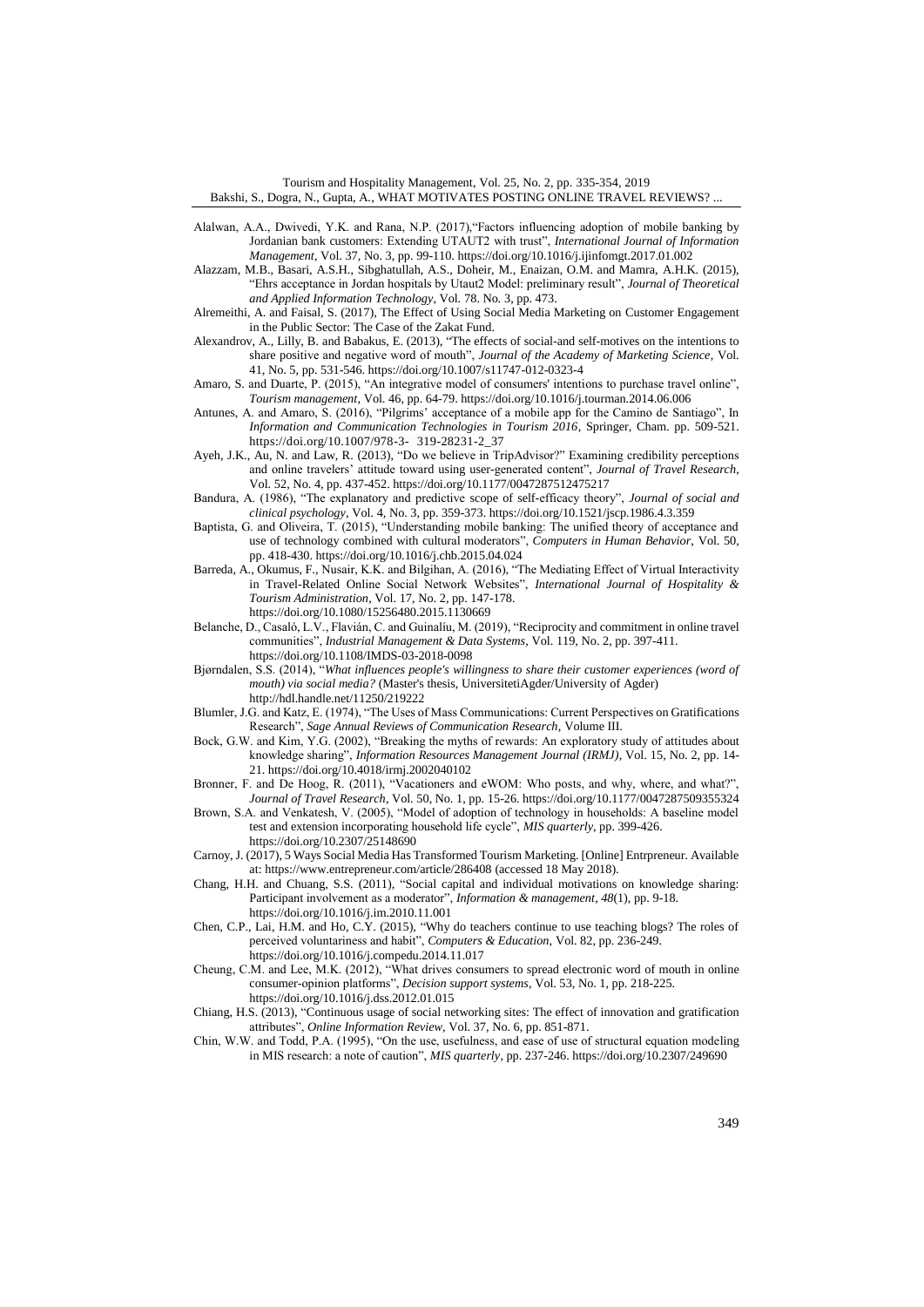- Chong, A.Y.L. (2013), "Predicting m-commerce adoption determinants: A neural network approach", *Expert Systems with Applications*, Vol. 40, No. 2, pp. 523-530[. https://doi.org/10.1016/j.eswa.2012.07.068](https://doi.org/10.1016/j.eswa.2012.07.068)
- Crespo, Á.H., Gutiérrez, H.S.M. and Mogollón, J.H. (2015), "Perceived influence on behavior of usergenerated content on social network sites: An empirical application in the hotel sector", *Revista Española de Investigación de Marketing ESIC*, Vol. 19, No. 1, pp. 12-23. <https://doi.org/10.1016/j.reimke.2014.09.001>
- Davis, F.D. (1989), "Perceived usefulness, perceived ease of use, and user acceptance of information technology", *MIS quarterly*, pp. 319-340[. https://doi.org/10.2307/249008](https://doi.org/10.2307/249008)
- Deloitte Consulting LLP. (2015), *Social? That's for consumers. For travel companies, socialmedia means business. As digital channels mature in scope and power, the industry needs to catch up.*[Online] Available at: [https://www2.deloitte.com/content/dam/Deloitte/global/Documents/Consumer-](https://www2.deloitte.com/content/dam/Deloitte/global/Documents/Consumer-Business/gx-cb-thl-facebook-digital-channels-travel.pdf)[Business/gx-cb-thl-facebook-digital-channels-travel.pdf](https://www2.deloitte.com/content/dam/Deloitte/global/Documents/Consumer-Business/gx-cb-thl-facebook-digital-channels-travel.pdf) (accessed 22 May 2018)
- Dholakia, U.M., Bagozzi, R.P. and Pearo, L.K. (2004), "A social influence model of consumer participation in network-and small-group-based virtual communities", *International journal of research in marketing*, Vol. 21, No. 3, pp. 241-263. https://doi.org/10.1016/j.ijresmar.2003.12.004
- Dolan, R., Conduit, J., Fahy, J. and Goodman, S. (2015), "Big social data and social media analytics: tools for exploring social media engagement behaviour", In *2015 ANZMAC Conference: Innovation and Growth Strategies in Marketing*. ANZMAC c/o School of Marketing, UNSW Business School, UNSW Australia[. http://hdl.handle.net/2292/28321](http://hdl.handle.net/2292/28321)
- Elliott, W.R. and Rosenberg, W.L. (1987), "The 1985 Philadelphia newspaper strike: A uses and gratifications study", *Journalism Quarterly*, Vol. 64, No. 4, pp. 679-687.
	- [https://doi.org/10.1177/107769908706400401](https://doi.org/10.1177%2F107769908706400401)
- Escobar-Rodríguez, T. and Carvajal-Trujillo, E. (2014), "Online purchasing tickets for low cost carriers: An application of the unified theory of acceptance and use of technology (UTAUT) model", *Tourism Management*, Vol. 43, pp. 70-88[. https://doi.org/10.1016/j.tourman.2014.01.017](https://doi.org/10.1016/j.tourman.2014.01.017)
- Feng, Y. and Ye, H.J. (2016), "Why do you return the favor in online knowledge communities? A study of the motivations of reciprocity", *Computers in Human Behavior*, Vol. 63, pp. 342-349. <https://doi.org/10.1016/j.chb.2016.05.007>
- Fishbein, M. and Ajzen, I. (1975), *Belief, attitude, intention and behavior: An introduction to theory and research*.
- Fornell, C. and Larcker, D.F. (1981), "Structural equation models with unobservable variables and measurement error: Algebra and statistics", *Journal of marketing research*, pp. 382-388. <https://doi.org/10.2307/3150980>
- Gao, Q. and Feng, C. (2016), "Branding with social media: User gratifications, usage patterns, and brand message content strategies", *Computers in Human Behavior*, Vol. 63, pp. 868-890. <https://doi.org/10.1016/j.chb.2016.06.022>
- Goes, P.B., Lin, M. and Au Yeung, C.M. (2014), "Popularity effect" in user-generated content: Evidence from online product reviews", *Information Systems Research*, Vol. 25, No. 2, pp. 222-238.
- Hair, J.F., Ringle, C.M. and Sarstedt, M. (2011), "PLS-SEM: Indeed a silver bullet", *Journal of Marketing theory and Practice*, Vol. 19, No. 2, pp. 139-152[. https://doi.org/10.2753/MTP1069-6679190202](https://doi.org/10.2753/MTP1069-6679190202)
- Hennig-Thurau, T., Gwinner, K.P., Walsh, G. and Gremler, D.D. (2004), "Electronic word-of-mouth via consumer-opinion platforms: what motivates consumers to articulate themselves on the internet?", *Journal of interactive marketing*, Vol. 18, No*.* 1, pp. 38-52. https://doi.org/10.1002/dir.10073
- Happ, C., Melzer, A. and Steffgen, G. (2016), "Trick with treat–Reciprocity increases the willingness to communicate personal data", *Computers in Human Behavior*, Vol. 61, pp. 372-377.
- Herrero, Á., San Martín, H. and García De los Salmones, M.M. (2017), "Explaining the adoption of social networks sites for sharing user-generated content: A revision of the UTAUT2", *Computers in Human Behavior*, Vol. 71, pp. 209-217[. https://doi.org/10.1016/j.chb.2017.02.007](https://doi.org/10.1016/j.chb.2017.02.007)
- Herzog, H. (1942). (1944), "What do we really know about daytime serial listeners?", In PF Lazarsfeld & FN Stanton (Eds.).
- Hew, K.F. and Hara, N. (2007), "Knowledge sharing in online environments: A qualitative case study", *Journal of the Association for Information Science and Technology*, Vol. 58, No. 14, pp. 2310-2324. <https://doi.org/10.1002/asi.20698>
- Hew, J.J., Lee, V. H., Ooi, K.B. and Wei, J. (2015), "What catalyses mobile apps usage intention: an empirical analysis", *Industrial Management & Data Systems*, Vol. 115, No. 7, pp. 1269-1291. <https://doi.org/10.1108/IMDS-01-2015-0028>
- Hsiao, C.H., Chang, J.J. and Tang, K.Y. (2016), "Exploring the influential factors in continuance usage of mobile social Apps: Satisfaction, habit, and customer value perspectives", *Telematics and Informatics*, Vol. 33, No. 2, pp. 342-355.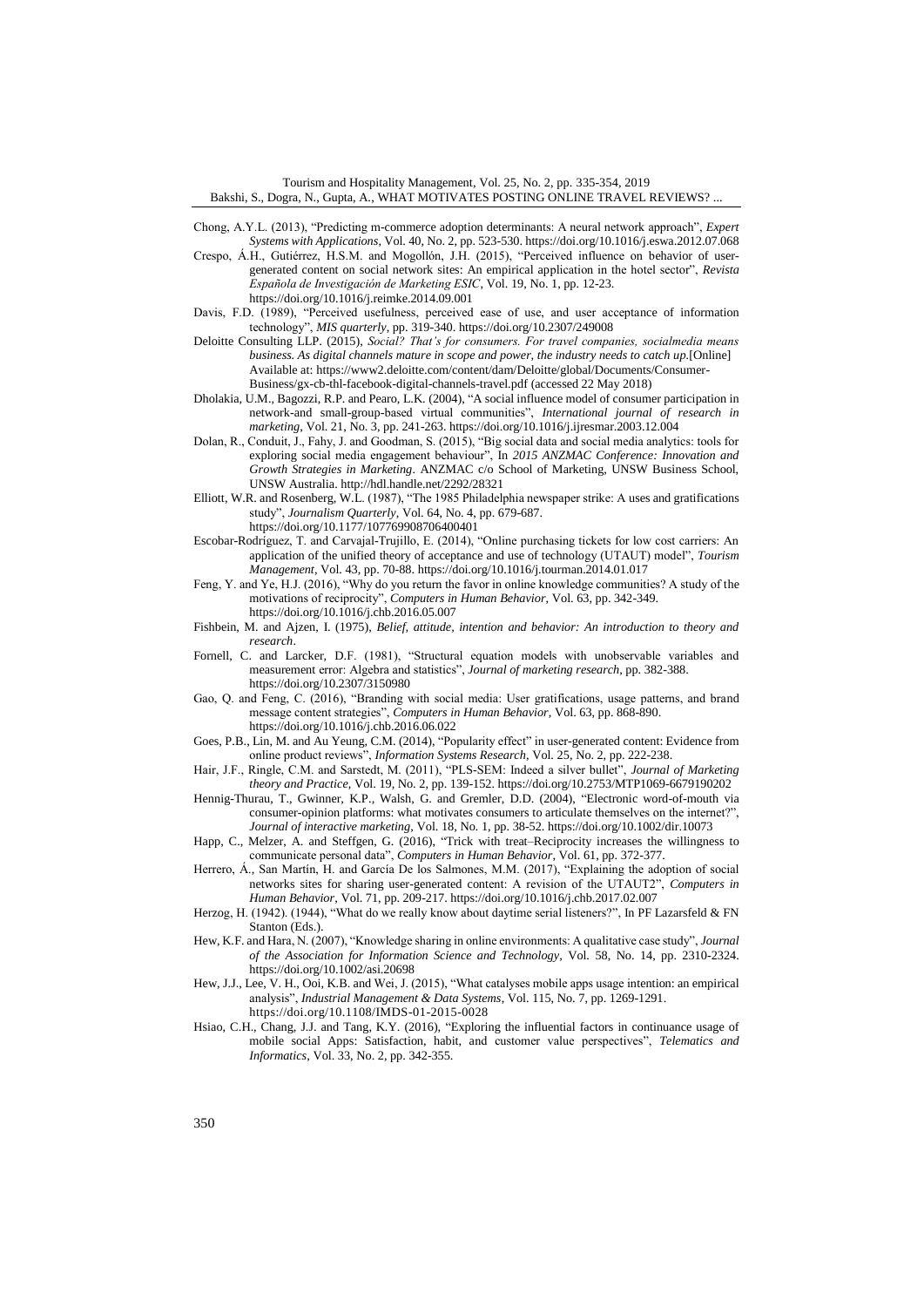Tourism and Hospitality Management, Vol. 25, No. 2, pp. 335-354, 2019 Bakshi, S., Dogra, N., Gupta, A., WHAT MOTIVATES POSTING ONLINE TRAVEL REVIEWS? ...

- Hsu, C.L. and Lin, J.C.C. (2008), "Acceptance of blog usage: The roles of technology acceptance, social influence and knowledge sharing motivation", *Information & management*, Vol. 45, No. 1, pp. 65- 74[. https://doi.org/10.1016/j.im.2007.11.001](https://doi.org/10.1016/j.im.2007.11.001)
- Hu, Y. and Kim, H.J. (2018),"Positive and negative eWOM motivations and hotel customers' eWOM behavior: Does personality matter?", *International Journal of Hospitality Management*, Vol. 75, pp. 27-37. <https://doi.org/10.1016/j.ijhm.2018.03.004>
- Hulland, J. (1999), "Use of partial least squares (PLS) in strategic management research: A review of four recent studies", *Strategic management journal*, Vol. 20, No. 2, pp. 195-204.

[https://doi.org/10.1002/\(SICI\)1097-0266\(199902\)20:2<195::AID-SMJ13>3.0.CO;2-7](https://doi.org/10.1002/(SICI)1097-0266(199902)20:2%3C195::AID-SMJ13%3E3.0.CO;2-7)

- Hung, S.Y., Durcikova, A., Lai, H.M. and Lin, W.M. (2011), "The influence of intrinsic and extrinsic motivation on individuals' knowledge sharing behavior", *International Journal of Human-Computer Studies*, Vol. 69, No. 6, pp. 415-427[. https://doi.org/10.1016/j.ijhcs.2011.02.004](https://doi.org/10.1016/j.ijhcs.2011.02.004)
- Hung, S.Y., Lai, H.M. and Chang, W.W. ( 2011), "Knowledge-sharing motivations affecting R&D employees' acceptance of electronic knowledge repository", *Behaviour& Information Technology*, Vol. 30, No. 2, pp. 213-230[. https://doi.org/10.1080/0144929X.2010.545146](https://doi.org/10.1080/0144929X.2010.545146)
- Järvinen, J., Ohtonen, R. and Karjaluoto, H. (2016), January, "Consumer acceptance and use of Instagram", In *System Sciences (HICSS), 2016 49th Hawaii International Conference on*. pp. 2227-2236. IEEE DOI: [10.1109/HICSS.2016.279](https://doi.org/10.1109/HICSS.2016.279)
- Katz, E., Blumler, J.G. and Gurevitch, M. (1974), "The uses and gratifications approach to mass communication", *Beverly Hills, Calif.: Sage Pubns*.
- Krasonikolakis, I., Vrechopoulos, A. and Pouloudi, A. (2014),"Store selection criteria and sales prediction in virtual worlds", *Information & Management*, Vol. 51, No. 6, pp. 641-652.
	- <https://doi.org/10.1016/j.im.2014.05.017>
- Krause, A.E., North, A.C. and Heritage, B. (2014), "The uses and gratifications of using Facebook music listening applications", *Computers in Human Behavior*, Vol. 39, pp. 71-77. <https://doi.org/10.1016/j.chb.2014.07.001>
- Kwon, S.J., Park, E. and Kim, K.J. (2014), "What drives successful social networking services? A comparative analysis of user acceptance of Facebook and Twitter", *The Social Science Journal*, Vol. 51, No. 4, pp. 534-544[. https://doi.org/10.1016/j.soscij.2014.04.005](https://doi.org/10.1016/j.soscij.2014.04.005)
- Lai, H.M. and Chen, T.T. (2014), "Knowledge sharing in interest online communities: A comparison of posters and lurkers", *Computers in Human Behavior*, Vol. 35, pp. 295-306. <https://doi.org/10.1016/j.chb.2014.02.004>
- Lee, H., Reid, E. and Kim, W.G. (2014),"Understanding knowledge sharing in online travel communities: antecedents and the moderating effects of interaction modes", *Journal of Hospitality & Tourism Research*, Vol. 38, No. 2, pp. 222-242[. https://doi.org/10.1177/1096348012451454](https://doi.org/10.1177%2F1096348012451454)
- Lee, C.S. and Ma, L. (2012), "News sharing in social media: The effect of gratifications and prior experience", *Computers in human behavior*, Vol. 28, No. 2, pp. 331-339. <https://doi.org/10.1016/j.chb.2011.10.002>
- Leung, L. (2013), "Generational differences in content generation in social media: The roles of the gratifications sought and of narcissism", *Computers in Human Behavior*, Vol. 29, No. 3, pp. 997- 1006[. https://doi.org/10.1016/j.chb.2012.12.028](https://doi.org/10.1016/j.chb.2012.12.028)
- Lewis, C.C., Fretwell, C.E., Ryan, J. and Parham, J.B. (2013), "Faculty use of established and emerging technologies in higher education: A unified theory of acceptance and use of technology perspective", *International Journal of Higher Education*, Vol. 2, No. 2, pp. 22. DOI[: https://doi.org/10.5430/ijhe.v2n2p22](https://doi.org/10.5430/ijhe.v2n2p22)
- Liébana-Cabanillas, F., Marinković, V. and Kalinić, Z. (2017),"A SEM-neural network approach for predicting antecedents of m-commerce acceptance", *International Journal of Information Management*, Vol. 37, No. 2, pp.14-24[. https://doi.org/10.1016/j.ijinfomgt.2016.10.008](https://doi.org/10.1016/j.ijinfomgt.2016.10.008)
- Liou, D.K., Chih, W.H., Yuan, C.Y. and Lin, C.Y. (2016), "The study of the antecedents of knowledge sharing behavior: The empirical study of Yambol online test community", *Internet Research*, Vol. 26, No. 4, pp. 845-868[. https://doi.org/10.1108/IntR-10-2014-0256](https://doi.org/10.1108/IntR-10-2014-0256)
- Liu, I.L., Cheung, C.M. and Lee, M.K. (2015), "User satisfaction with microblogging: Information dissemination versus social networking", *Journal of the Association for Information Science and Technology*, Vol. 67, No. 1, pp. 56-70[. https://doi.org/10.1002/asi.23371](https://doi.org/10.1002/asi.23371)
- Magno, F., Cassia, F., Bonfanti, A. and Vigolo, V. (2018), "The Effects of Altruistic and Egoistic Motivations on Online Reviews Writing Frequency", In *Excellence in Services International Conference* (pp. 447-455).
- Martins, C.I. (2013), *Exploring digital music online: user acceptance and adoption of online music services*  (Doctoral dissertation, Instituto Superior de Economia e Gestão[\) http://hdl.handle.net/10400.5/5910](http://hdl.handle.net/10400.5/5910)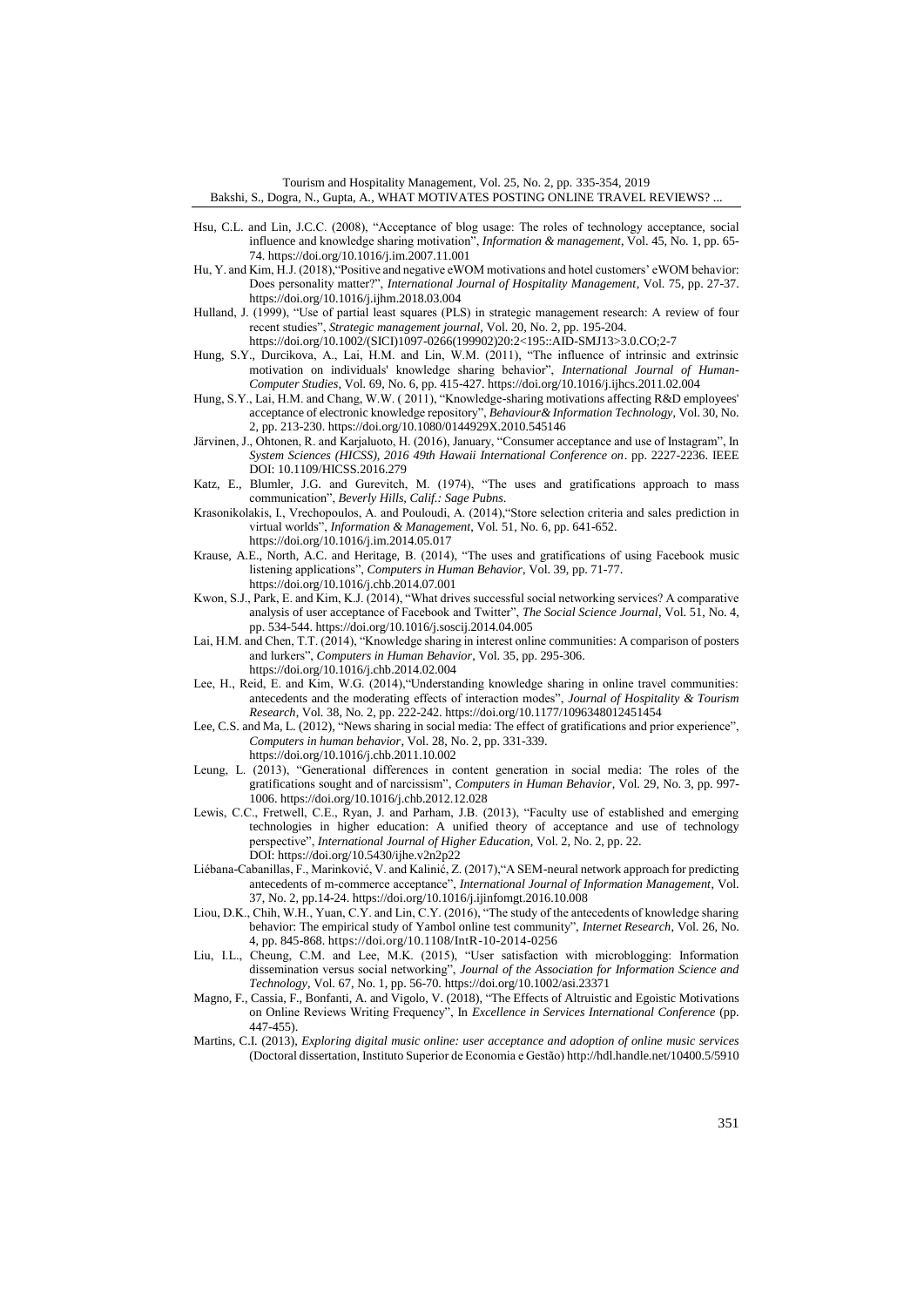- Moghavvemi, S., Sharabati, M., Paramanathan, T. and Rahin, N.M. (2017), "The impact of perceived enjoyment, perceived reciprocal benefits and knowledge power on students' knowledge sharing through Facebook", *The International Journal of Management Education*, Vol. 15, No. 1, pp. 1-12. <https://doi.org/10.1016/j.ijme.2016.11.002>
- Morosan, C. and DeFranco, A. (2016), "It's about time: Revisiting UTAUT2 to examine consumers' intentions to use NFC mobile payments in hotels", *International Journal of Hospitality Management*, Vol. 53, pp. 17-29[. https://doi.org/10.1016/j.ijhm.2015.11.003](https://doi.org/10.1016/j.ijhm.2015.11.003)
- Munar, A.M. and Jacobsen, J.K.S. (2014), "Motivations for sharing tourism experiences through social media", *Tourism management*, Vol. 43, pp. 46-54[. https://doi.org/10.1016/j.tourman.2014.01.012](https://doi.org/10.1016/j.tourman.2014.01.012)
- Muntinga, D.G., Moorman, M. and Smit, E.G. (2011), "Introducing COBRAs: Exploring motivations for brand-related social media use", *International Journal of advertising*, Vol. 30, No. 1, pp. 13-46. <https://doi.org/10.2501/IJA-30-1-013-046>
- Neirotti, P., Raguseo, E. and Paolucci, E. (2016), "Are customers' reviews creating value in the hospitality industry? Exploring the moderating effects of market positioning", *International Journal of Information Management*, Vol. 36, No. 6, pp. 1133-1143. <https://doi.org/10.1016/j.ijinfomgt.2016.02.010>
- Nikou, S. and Bouwman, H. (2013), January, "The diffusion of mobile social network service in China: The role of habit and social influence", In *System Sciences (HICSS), 2013 46th Hawaii International Conference on.* pp. 1073-1081. IEEE [10.1109/HICSS.2013.514](https://doi.org/10.1109/HICSS.2013.514)
- Oh, S. (2011), "The relationships between motivations and answering strategies: An exploratory review of health answerers' behaviors in Yahoo! Answers", *Proceedings of the American Society for Information Science and Technology*, Vol. 48, No. 1, pp. 1-9. <https://doi.org/10.1002/meet.2011.14504801136>
- Oliveira, T., Thomas, M., Baptista, G. and Campos, F. (2016), "Mobile payment: Understanding the determinants of customer adoption and intention to recommend the technology", *Computers in Human Behavior*, Vol. 61, pp. 404-414[. https://doi.org/10.1016/j.chb.2016.03.030](https://doi.org/10.1016/j.chb.2016.03.030)
- Pai, P. and Arnott, D.C. (2013), "User adoption of social networking sites: Eliciting uses and gratifications through a means–end approach", *Computers in Human Behavior*, Vol. 29, No. 3, pp. 1039-1053. <https://doi.org/10.1016/j.chb.2012.06.025>
- Parikh, A.A., Behnke, C., Nelson, D., Vorvoreanu, M. and Almanza, B. (2015), "A qualitative assessment of Yelp. Com users' motivations to submit and read restaurant reviews", *Journal of culinary science & technology*, Vol. 13, No. 1, pp. 1-18[. https://doi.org/10.1080/15428052.2014.952474](https://doi.org/10.1080/15428052.2014.952474)
- Pillet, J.C. and Carillo, K.D.A. (2016), "Email-free collaboration: An exploratory study on the formation of new work habits among knowledge workers", *International Journal of Information Management*, Vol. 36, No.1, pp. 113-125[. https://doi.org/10.1016/j.ijinfomgt.2015.11.001](https://doi.org/10.1016/j.ijinfomgt.2015.11.001)
- Quan-Haase, A. and Young, A.L. (2010), "Uses and gratifications of social media: A comparison of Facebook and instant messaging", *Bulletin of Science, Technology & Society*, Vol. 30, No. 5 , pp. 350-361.
- Rideng, A. and Christensen, P. (2004), "En route surveys–some methodological issues", *Scandinavian Journal of Hospitality and Tourism*, Vol. 4, No. 3, pp. 242-258 <https://doi.org/10.1080/15022250410003807>
- Riege, A. (2005), "Three-dozen knowledge-sharing barriers managers must consider", *Journal of knowledge management*, *9*(3), pp. 18-35.
- Ringle, C.M., Wende, S. and Becker, J.M. (2015), SmartPLS 3. *Boenningstedt: SmartPLS GmbH,*  http://www.smartpls.com
- Rode, H. (2016), "To share or not to share: the effects of extrinsic and intrinsic motivations on knowledgesharing in enterprise social media platforms", *Journal of Information Technology*, Vol. 31, No. 2, pp. 152-165. <https://doi.org/10.1057/jit.2016.8>
- Rogers, E.M. (1995), "Lessons for guidelines from the diffusion of innovations", *Joint Commission Journal on Quality and Patient Safety*, Vol. 21 No. 7, pp. 324-328. DOI: [https://doi.org/10.1016/S1070-](https://doi.org/10.1016/S1070-3241(16)30155-9) [3241\(16\)30155-9](https://doi.org/10.1016/S1070-3241(16)30155-9)
- Rubin, A.M. (1983), "Television uses and gratifications: The interactions of viewing patterns and motivations", *Journal of Broadcasting & Electronic Media*, Vol. 27, No. 1, pp. 37-51
	- <https://doi.org/10.1080/08838158309386471>
- Ruggiero, T.E. (2000), "Uses and gratifications theory in the 21st century", *Mass communication & society*, Vol. 3, No. 1, pp. 3-37.
- Shah, S.K. (2006), "Motivation, governance, and the viability of hybrid forms in open source software development", *Management science*, Vol. 52, No. 7, pp. 1000-1014. <https://doi.org/10.1287/mnsc.1060.0553>
- Stafford, T.F. and Gillenson, M.L. (2004), "Motivations for mobile devices: Uses and gratifications for mcommerce", in *SIGHCI 2004 Proceedings*, pp. 7.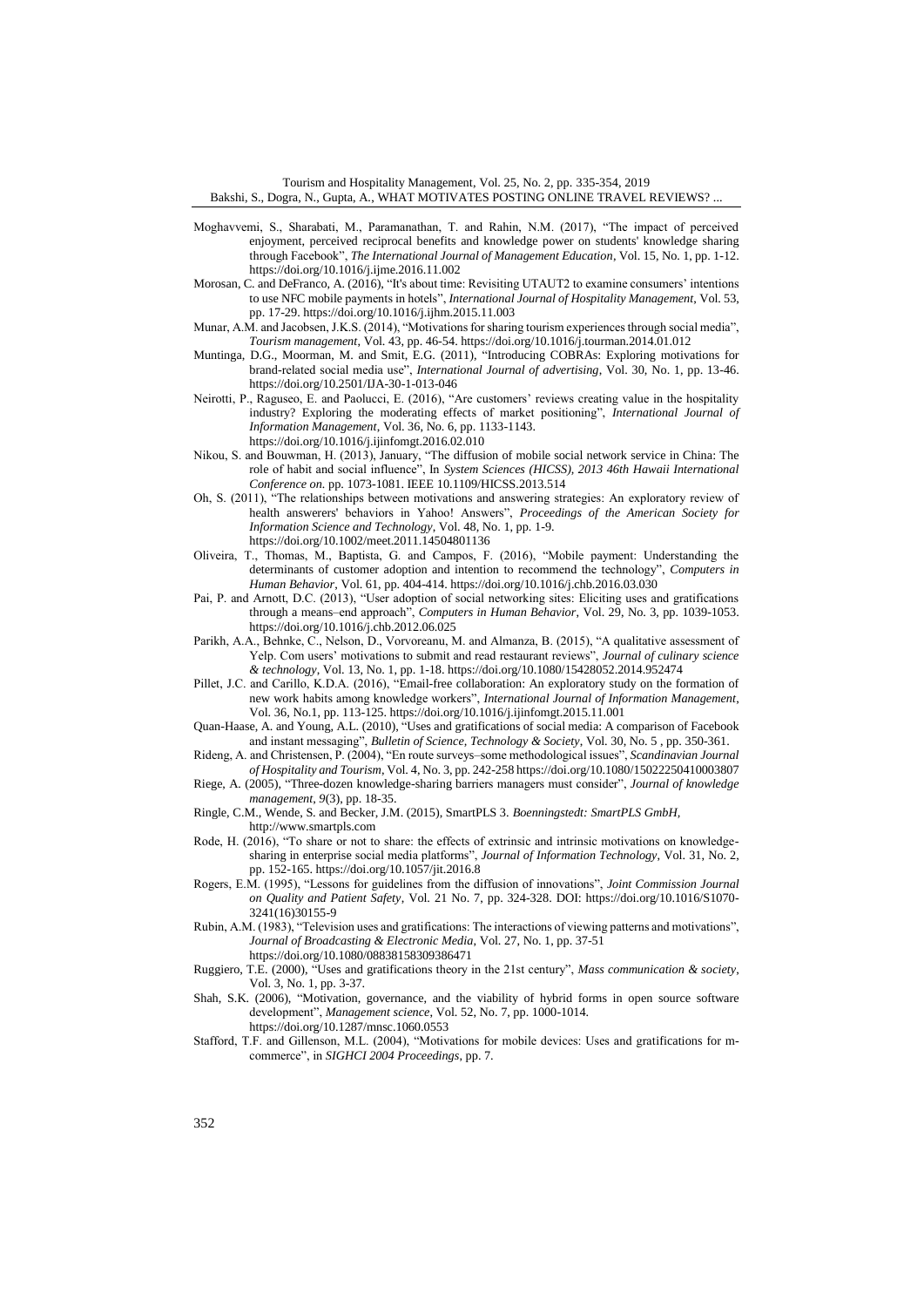Tourism and Hospitality Management, Vol. 25, No. 2, pp. 335-354, 2019 Bakshi, S., Dogra, N., Gupta, A., WHAT MOTIVATES POSTING ONLINE TRAVEL REVIEWS? ...

- Sundaram, D.S., Mitra, K. and Webster, C. (1998), "Word-of-mouth communications: A motivational analysis", *ACR North American Advances.* [http://acrwebsite.org/volumes/8208/volumes/v25/NA-](http://acrwebsite.org/volumes/8208/volumes/v25/NA-25) $25$
- Sung, Y., Lee, J.A., Kim, E. and Choi, S.M. (2016), "Why we post selfies: Understanding motivations for posting pictures of oneself", *Personality and Individual Differences*, Vol. 97, pp. 260-265. <https://doi.org/10.1016/j.paid.2016.03.032>
- Thompson, R.L., Higgins, C.A. and Howell, J.M. (1991), "Personal computing: toward a conceptual model of utilization", *MIS quarterly*, pp. 125-143[. https://doi.org/10.2307/249443](https://doi.org/10.2307/249443)
- Tong, Y., Wang, X., Tan, C.H. and Teo, H.H. (2013), "An empirical study of information contribution to online feedback systems: A motivation perspective", *Information & Management*, Vol. 50, No. 7, pp. 562- 570[. https://doi.org/10.1016/j.im.2013.02.009](https://doi.org/10.1016/j.im.2013.02.009)
- TripAdvisor Insights. (2018), *How Reviews Help Your Business | TripAdvisor Insights*. [online] Available at: <https://www.tripadvisor.com/TripAdvisorInsights/w733> [Accessed 29 Apr. 2018].
- Vallerand, R.J. (1997), "Toward a hierarchical model of intrinsic and extrinsic motivation", In *Advances in experimental social psychology,* Academic Press. Vol. 29, pp. 271-360.
	- [https://doi.org/10.1016/S0065-2601\(08\)60019-2](https://doi.org/10.1016/S0065-2601(08)60019-2)
- Venkatesh, V., Morris, M.G., Davis, G.B. and Davis, F.D. (2003), "User acceptance of information technology: Toward a unified view", *MIS quarterly*, pp. 425-478[. https://doi.org/10.2307/30036540](https://doi.org/10.2307/30036540)
- Venkatesh, V., Thong, J.Y. and Xu, X. (2012), "Consumer acceptance and use of information technology: extending the unified theory of acceptance and use of technology", *MIS quarterly*, pp. 157-178. https://doi.org/10.2307/41410412
- Wang, D. and Fesenmaier, D.R. (2013), "Transforming the travel experience: The use of smartphones for travel", In *Information and communication technologies in tourism 2013,* Springer, Berlin, Heidelberg, pp. 58-69. [https://doi.org/10.1007/978-3-642-36309-2\\_6](https://doi.org/10.1007/978-3-642-36309-2_6)
- Wang, X., Huang, Y., Li, X. and Peng, L. (2016), "A moderated mediation model of sharing travel experience on social media: Motivations and face orientations in Chinese culture", *Journal of China Tourism Research*, Vol. 12, No. 1, pp. 42-64[. https://doi.org/10.1080/19388160.2016.1151850](https://doi.org/10.1080/19388160.2016.1151850)
- Wang, S., Kirillova, K. and Lehto, X. (2017), "Reconciling unsatisfying tourism experiences: Message type effectiveness and the role of counterfactual thinking", *Tourism Management*, Vol. 60, pp. 233-243. <https://doi.org/10.1016/j.tourman.2016.12.008>
- Wasko, M.M. and Faraj, S. (2005), "Why should I share? Examining social capital and knowledge contribution in electronic networks of practice", *MIS quarterly*, pp. 35-57[. https://doi.org/10.2307/25148667](https://doi.org/10.2307/25148667)
- Wetzer, I.M., Zeelenberg, M. and Pieters, R. (2007). "Never eat in that restaurant, I did!": Exploring why people engage in negative word‐of‐mouth communication", *Psychology & Marketing*, Vol. 24, No. 8, pp. 661-680[. https://doi.org/10.1002/mar.20178](https://doi.org/10.1002/mar.20178)
- Wong, C.H., Wei-Han Tan, G., Loke, S.P. and Ooi, K.B. (2014), "Mobile TV: a new form of entertainment?", *Industrial Management & Data Systems*, Vol. 114, No. 7, pp. 1050-1067.
	- <https://doi.org/10.1108/IMDS-05-2014-0146>
- Yan, L. and Wang, X. (2018), "Why posters contribute different content in their positive online reviews: A social information-processing perspective", *Computers in Human Behavior*, Vol. 82, pp. 199-216 <https://doi.org/10.1016/j.chb.2018.01.009>
- Yang, F.X. (2013), "Effects of restaurant satisfaction and knowledge sharing motivation on eWOM intentions: the moderating role of technology acceptance factors", *Journal of Hospitality & Tourism Research*, Vol. 41, No. 1, pp. 93-127[. https://doi.org/10.1177/1096348013515918](https://doi.org/10.1177%2F1096348013515918)
- Yang, H.L. and Lai, C.Y. (2010), "Motivations of Wikipedia content contributors", *Computers in human*  behavior, Vol. 26, No*.* 6, pp. 1377-1383. <https://doi.org/10.1016/j.chb.2010.04.011>
- Yiu, M. and Law, R. (2012), "A review of hospitality internship: Different perspectives of students, employers, and educators", *Journal of Teaching in Travel & Tourism*, Vol. 12, No. 4, pp. 377-402. <https://doi.org/10.1080/15313220.2012.729459>
- Yoo, K.H. and Gretzel, U. (2008), "What moti Yoo ates consumers to write online travel reviews?", *Information Technology & Tourism*, Vol. 10, No. 4, pp. 283-295. <https://doi.org/10.3727/109830508788403114>
- Yoo, K.H. and Gretzel, U. (2011), "Influence of personality on travel-related consumer-generated media creation", *Computers in Human Behavior*, Vol. 27, No. 2, pp. 609-621.
	- <https://doi.org/10.1016/j.chb.2010.05.002>
- Yoo, C.W., Sanders, G.L. and Moon, J. (2013), "Exploring the effect of e-WOM participation on e-Loyalty in e-commerce", *Decision Support Systems*, Vol. 55, No. 3, pp. 669-678. <https://doi.org/10.1016/j.dss.2013.02.001>